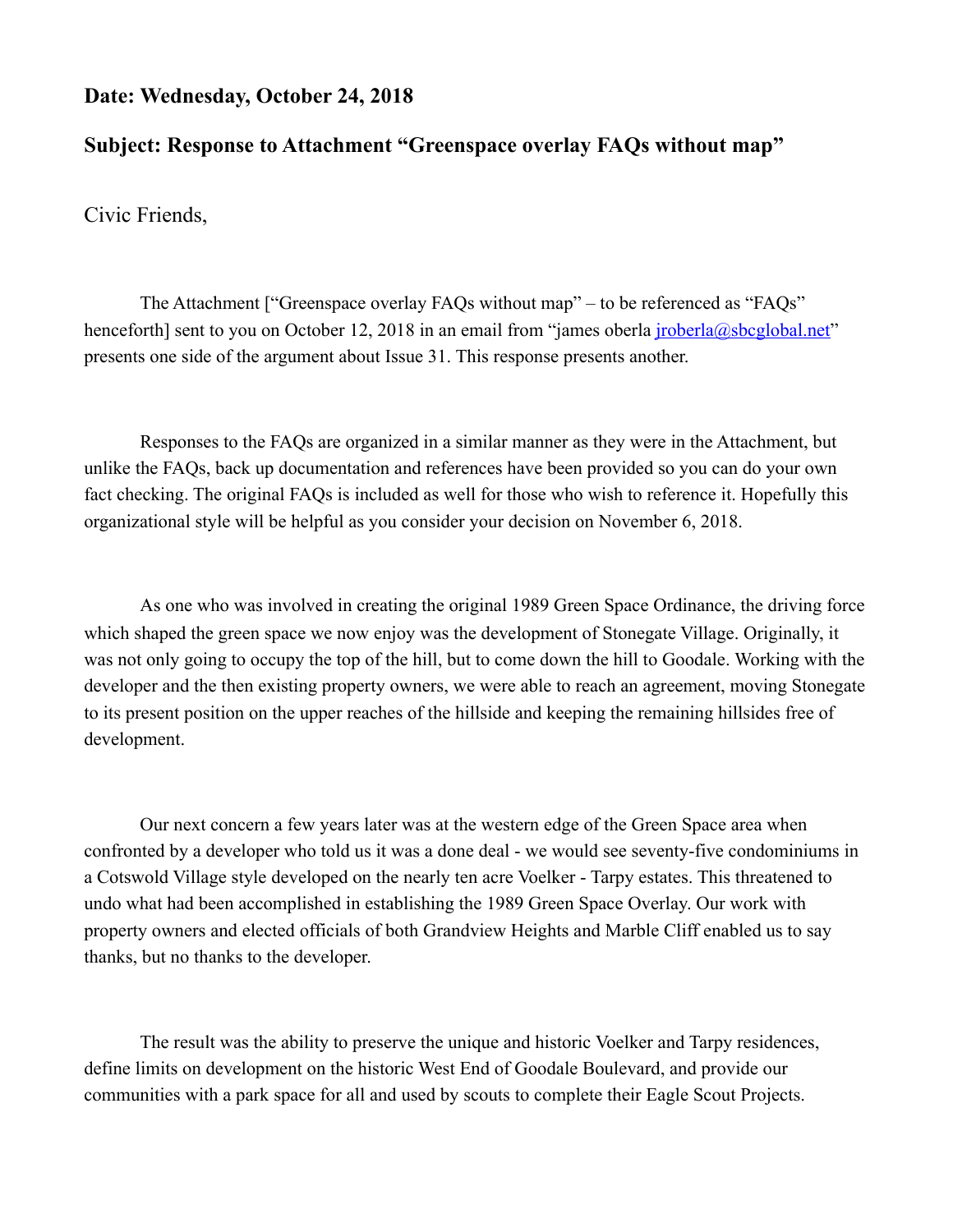The ability to work with then-existing property owners in sharing the beauty of this area with the entire community and visitors is truly rewarding. Grandview Heights and Marble Cliff were fortunate enough to have owners at the time recognize and preserve the rare combination of topography and openness in and near the "Green Space" to create what has been a country like setting for all to enjoy in a major metropolitan area. We don't have gated areas. We have open areas of immense beauty and serenity where all are welcome to come, walk, and enjoy. This is what Issue 31 is really about - adding protections to what previous property owners have given our communities, acknowledging them for the foresight they had and the gifts they bestowed.

 Much as Secretary of State Jon Husted has done in rendering his decision, the intent of this response is to be fact based and within the established legal framework that guides development in our community. To help understand and put in context the importance of the decision the community is being asked to make, links appear below and throughout this document for you to use as resources. If after reading, you have additional questions, please contact me to continue the dialogue. The intent of my effort is to enable you to make an informed decision after considering the pro and con arguments.

- <https://joingrandview.com/>
- <https://protectgrandview.com>
- <https://www.grandviewheights.org/Blog.aspx>

 Robert B. Claussen Lifelong Grandview Resident / Concerned Citizen Grandview High School Graduate / Second Generation Our Three Sons were the Third Generation

#### **PREAMBLE**

I am going to do something entirely different and reproduce information from the end of this response here at the beginning. By doing so, I hope to help you understand;

- this issue of vital importance to our community;
- that I see this as a fact based dialogue;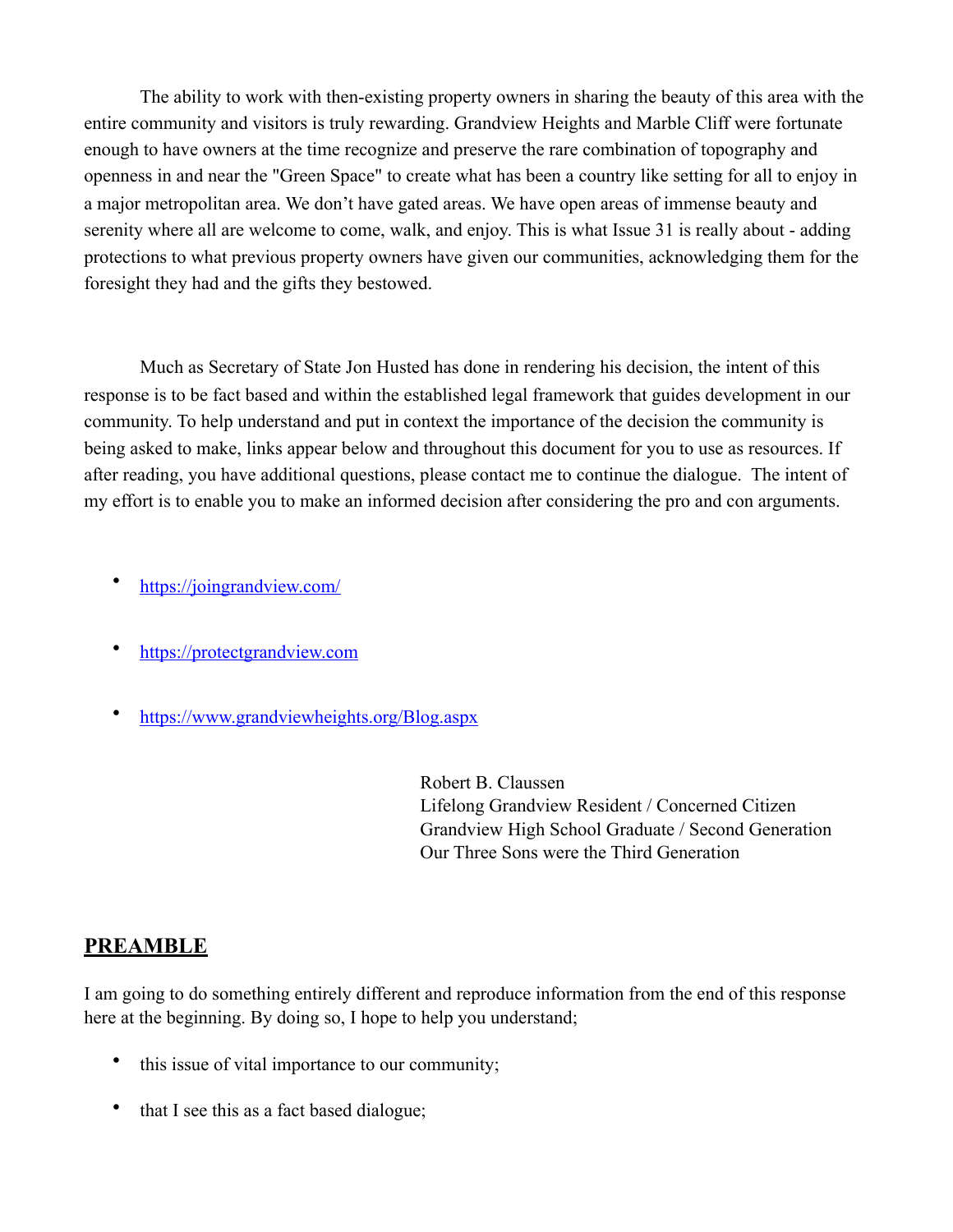- that there needs to be follow up beyond the election in deciding the fate of what has shaped the character of the entire community for nearly three decades;
- this is worth the time to read and understand in our fast paced world where "sound bites" are the norm

# **CONCLUSION**

 It has been a lot of work, looking at information on proponents and opponents websites of Issue 31 for more than a week; putting these thoughts down in a respectful and organized way for others to understand the implications for not only the green space which we have all enjoyed for nearly three decades, but to help voters understand the issues and the significance of their vote.

 I will admit, I am biased and feel blessed to have been a part of what has been an enjoyment for so many of our community. I have tried to be as factual as possible, raise questions for my readers to ponder and dialogue with others. For those who may have questions or comments, my contact information is provided.

# **FOLLOW UP**

Following actions taken to ensure major stakeholders are included in the conversation:

- The five property owners [with the inclusion of the sixth should Issue 31 pass] in support of Issue 31 within the Green Space Overlay were sent a copy of this response prior to its general release.
- The two property owners in opposition received a copy of this response on Wednesday, October 24, 2018.
- Copies of this response were sent to
	- o <https://joingrandview.com/>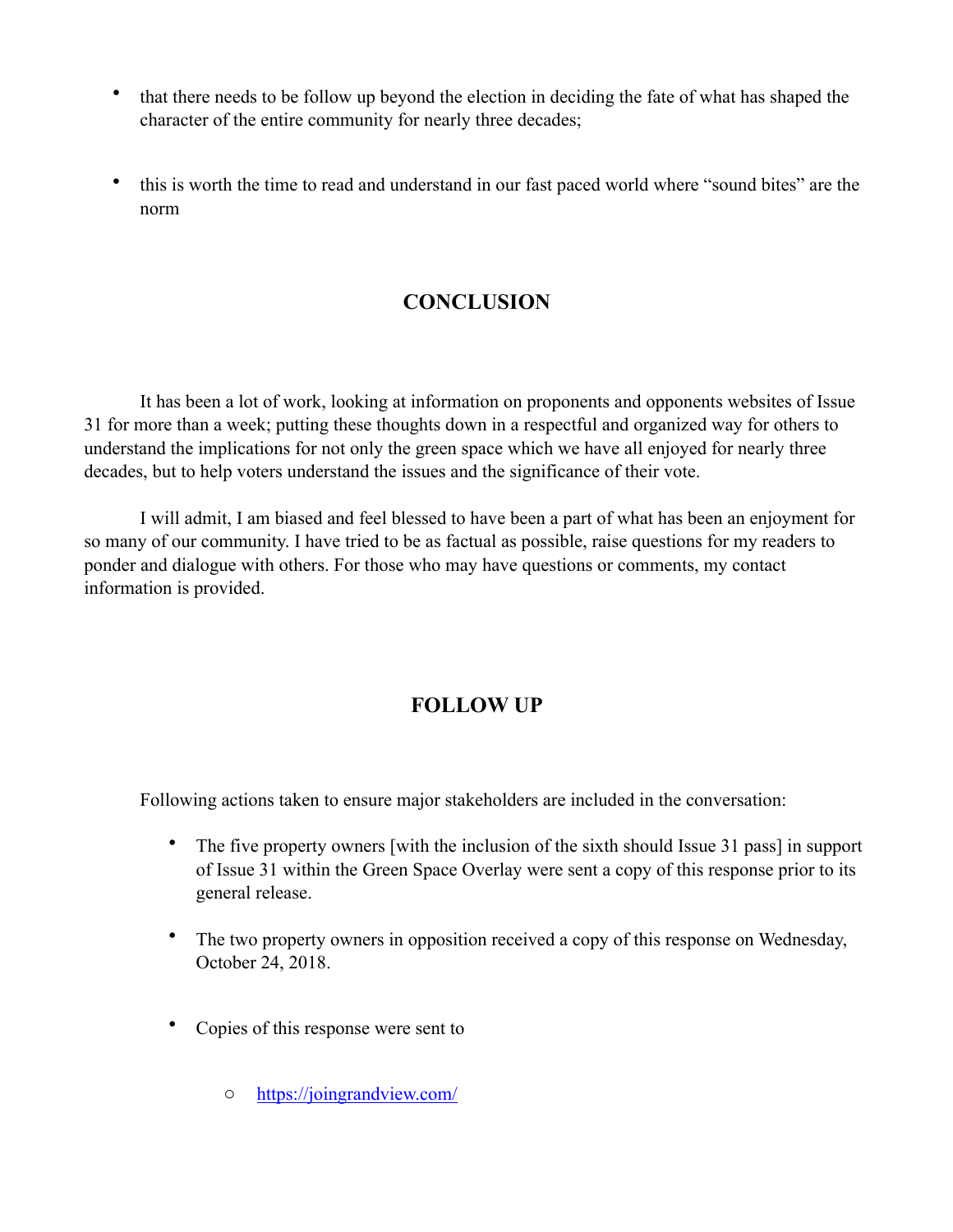- o <https://protectgrandview.com/coalition>
- o <https://www.grandviewheights.org/Blog.aspx?IID=223#item>
- A request was sent to no.on.issue $31$  ( $\partial$ gmail.com [Citizens to Protect Goodale Greenspace] on Wednesday, October 24, 2018 asking the verified misinformation identified as "**Incorrect**" in this response be corrected on <https://protectgrandview.com/>
- A request was sent to <https://www.grandviewheights.org/>on Wednesday, October 24, 2018 requesting a link on their "Blog" to this response be provided to allow a balanced presentation by the City of the facts for Issue 31.
- Conversations were started with media outlets on Wednesday, October 24, 2018 to ensure voters receive the fact based information identified in this response.

What appears below this section is a point by point address to significant claims made in the FAQs you received in an email on October 12, 2018 addressed to "Civic Friends". In writing it, my wife said don't waste your time – it is too long, involved, and people won't read it. Refer back to my opening comment [reproduced below] with the key point emphasized in **bold:**

-------------------------------------------------------------------------------------------------

• Responses to the FAQs are organized in a similar manner as they were in the Attachment, but **unlike the FAQs, back up documentation and references have been provided so you can do your own fact checking.** The original FAQs is included as well for those who wish to reference it. Hopefully this organizational style will be helpful as you consider your decision on November 6, 2018.

That is why this response is long and involved. And why it is was necessary for me, as a private citizen who has called Grandview my home for my entire life to compile this response. I cannot emphasize the importance of your vote to our community. Please take the time to read, ponder the evidence presented and consider when deciding your vote. If there are questions or comments you wish to address, my contact information is provided. If you find the information valuable and informative, please feel free to share this email with friends by forwarding it to preserve the links provided. I welcome an open dialogue and stand behind what is presented.

Thank you,

 *Robert B. Claussen (Bob)*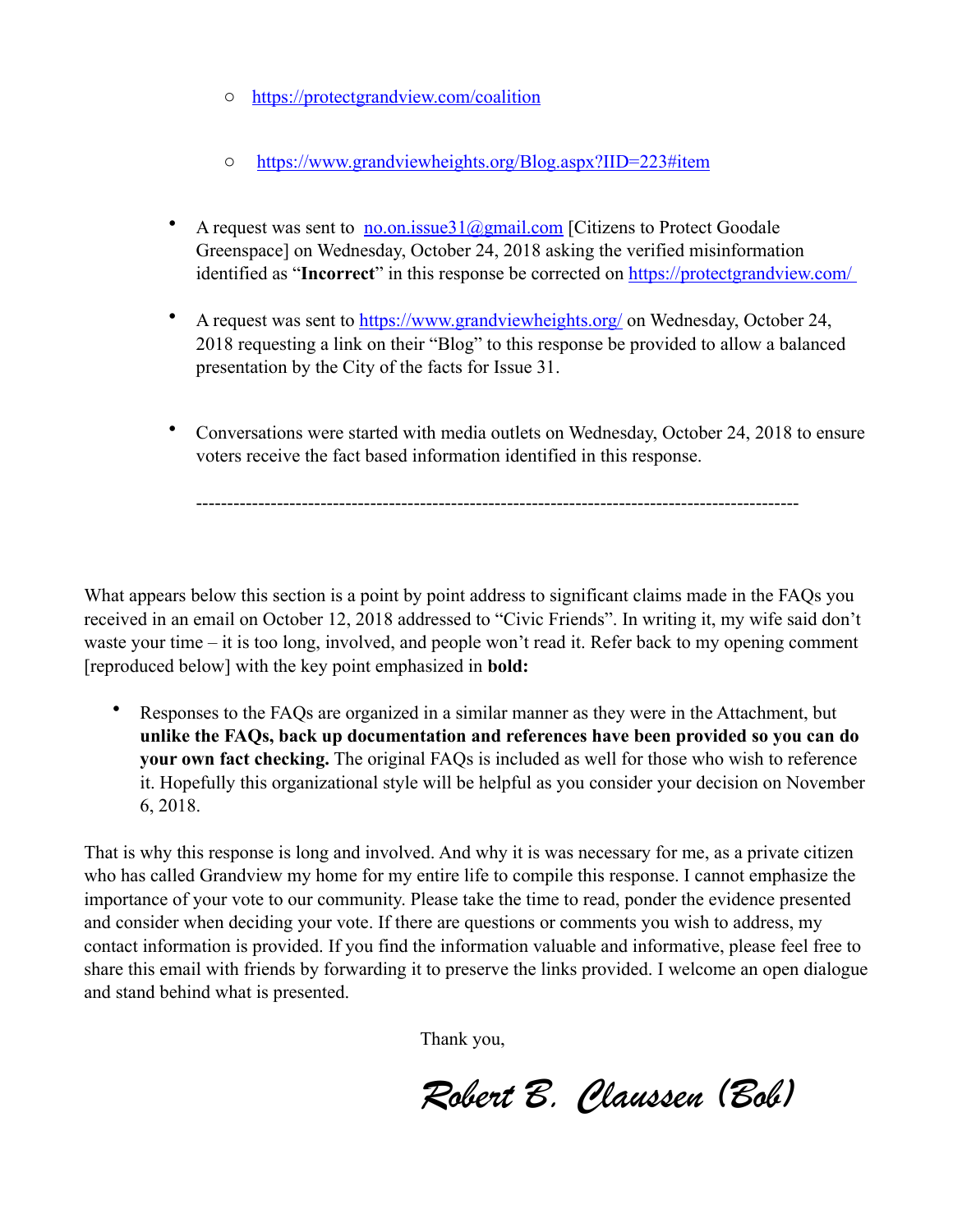*[robert.claussen@yahoo.com](mailto:robert.claussen@yahoo.com) Email 614 432-0314 Cell Phone (Bob)*

# **WHAT IS ISSUE 31?**

**FAQs Statement**: "Issue 31 is an effort by **a petitioner [emphasis added]** to block property owners from exercising their legal rights to use their property in the way that the City's building code allows. More specifically, it is an effort to limit one family's desire to build their home on land they have owned for almost a decade."

**Response**: **Incorrect**. This statement has many issues, but we will deal with the one identified in **bold**. It may seem like a small and insignificant point, but it is important to address because the writer of the FAQs is painting a picture of a disgruntled individual. By **law**, a committee of petitioners supporting an initiative petition **must consist of 3 individuals**. Here is background in the co-petitioners:

• The co-petitioners along with Ms. Oster are William Thompson and Raymond Tesner. Thompson does not reside in the Green Space. Tesner and Oster do. Thompson and Oster are longtime residents of Grandview Heights (12+/- years each) with Tesner moving to the area in the last couple of years.

**FAQs Statement**: "Issue 31 is an effort…" "… to block property owners from exercising their legal rights to use their property in the way that the City's building code allows. More specifically, it is an effort to limit one family's desire to build their home on land they have owned for almost a decade."

**Response: Incorrect.** This is really the crux of the issue. Issue 31 WILL "... limit one family's desire to build their home on land they have owned for almost a decade" if it passes. BUT, it will not be limited to just that family. It will apply equally to **all** property owners in the in the Green Space Overlay, just as the 100' setback currently applies to the same group [including the "one" family]. It is a zoning ordinance, something with which we are all familiar. And with passage, the code [setback] will change from 100' to 200'.

 It has been argued because someone has owned property for any length of time they should be able to do whatever they want with that property – it's my right, and the City cannot "take" that right away. That is not what we are talking about here, but it is an emotional argument that is being used. What we are arguing about is the ability for the owner to use their property in a way the City building code allows. Before we deal with that, we need to clarify what the 100' setback means.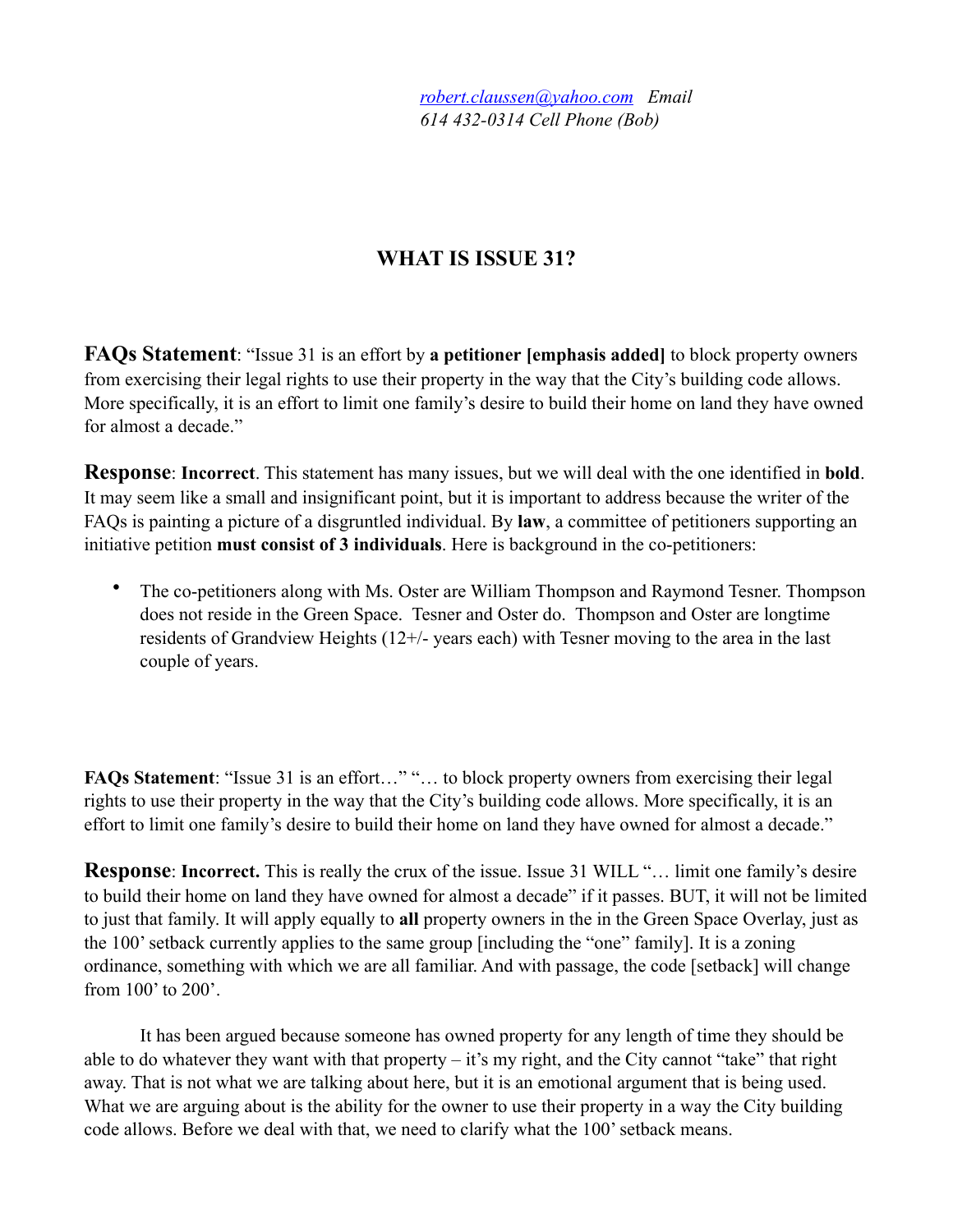The setback starts from the centerline of the street, not the edge of the street. From the CENTER line of the street to the front of my home at 1086 Lincoln Rd is approximately 93'. From the centerline of Goodale to the western edge of the retaining wall at 1050 Lincoln Rd is approximately 108'. From the centerline of Goodale to north edge of the retention pond [marked by the concrete slab covering the outlet, partially hidden by the large dark rock] is approximately 103'. Walk Goodale with those images of what 100' looks like and imagine the Hillside in the Green Space Overlay with homes dug into the hillside.

 What happens to the character of the hillside along Goodale? They essentially become like any other suburban street, the character of the Green Space Overlay becomes meaningless, and the community will have lost an asset that sets us apart from many other communities. Taken in context, 200' is important for maintaining a unique and valuable asset to our community, one which is open to all and which we all enjoy. Two hundred foot is supported by five of the seven property owners in the Current Green Space Overlay.

 If it does not pass, that same family **may** still not be able to build their home on land they have owned for almost a decade. Their proposal must be consistent with many other conditions existing in other ordinances that define the character and standards that again apply equally to **all**. That is why we have rules and regulations, to set expectations and expect them to be enforced.

 That "**may"** is really the issue. Issue 31 is a direct response to the City's failures to follow its own codified ordinances, rules, and policies. The Mayor and a handful of residents have opposed Issue 31 suggesting that no change to the original 1989 Green Space Ordinance is needed because the goals and policies behind the original Ordinance have been and will continue to be maintained and are not in jeopardy of being eroded. These statements are far from accurate. One only has to look at the actions of the City to realize they are far from a disinterested party, pushing their own agenda.

The City is included in its own tab on [https://protectgrandview.com.](https://protectgrandview.com) Under that tab is a letter from Mayor Ray E. DeGraw, dated August 13, 2018. Many of the same claims presented in the FAQs are cited in that letter. You may want to read the letter, making a mental note of the claims. You will find those claims addressed as we discuss them in our journey through the FAQs. In addition to the Mayor's letter, a link is provided at the end to the Grandview Heights website Blog from Protect Grandview. In that blog is some of the same misinformation found in the FAQs you received on October 12th and on the Protect Grandview website.

 What concerns me as a citizen of this community is our government has taken a position in support of one side of a two sided argument. Typically individuals may think if the City is supporting it, it must be ok. That in my mind is a problem. As we go through and address the FAQs statements, pair the FAQs with the City statements. If there is a problem with the FAQs statement and the City parallels that statement, there is also a problem with the City's statement. The links to the letter and the City's Blog are provided below:

• <https://protectgrandview.com/city>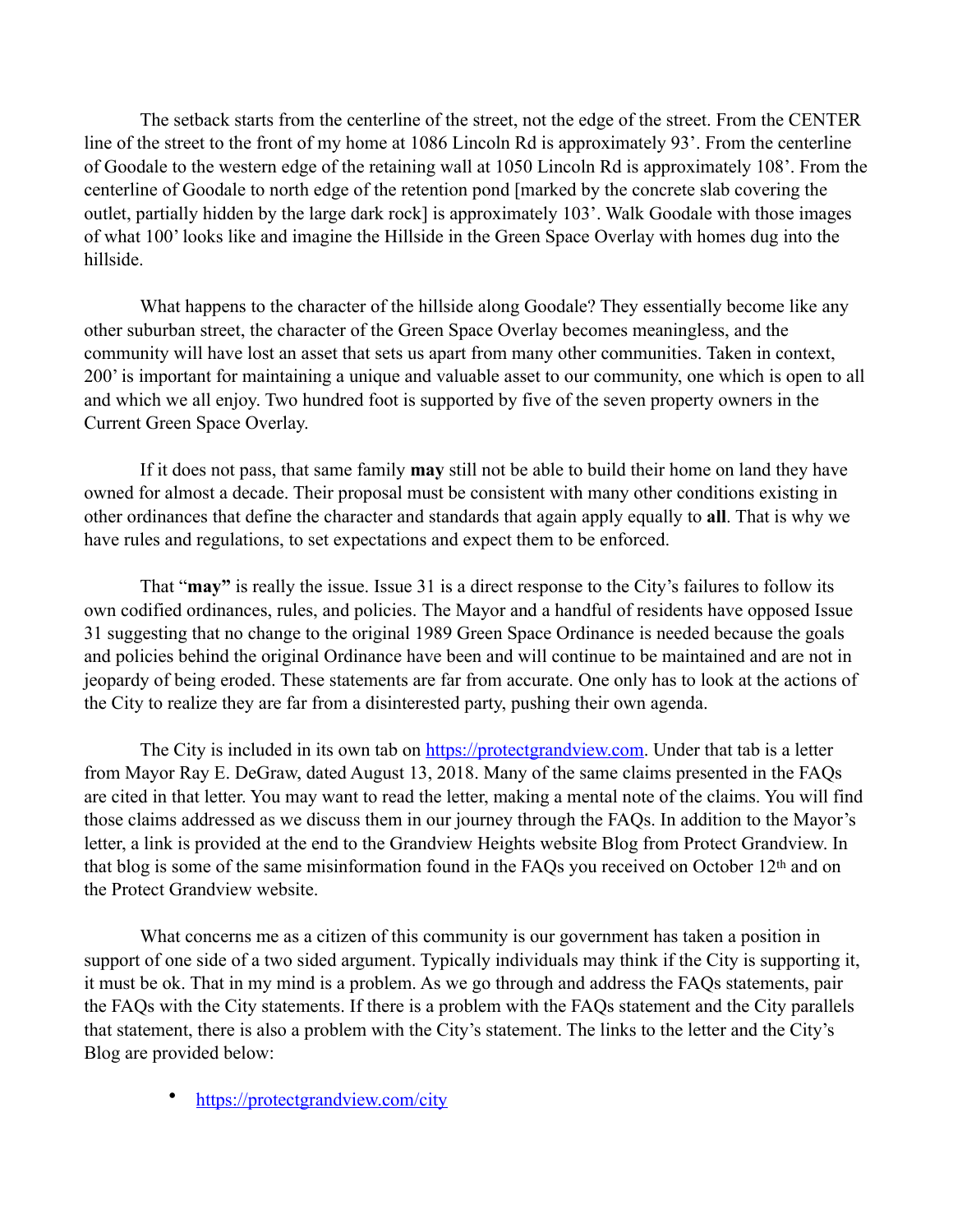• <https://www.grandviewheights.org/Blog.aspx?IID=223#item>

 Issue 31 arose in response to the City's actions and the trend toward abandoning City Code and Design Guidelines in favor of the increasing pressures of some property owners and developers. That abandonment is on open display with regard to 1000 – 980 Elmwood, which attempts to set a precedent that is at odds with the intent of the 1989 Ordinance:

> • WHEREAS, it is imperative that such development and re-development proceed in a planned way so as to maximize property values and the unique character of this "Greenspace" area."

 Picture if you will homes cut into the hillside along Goodale just above the current 100' setback. That is the precedent that will guide development in the Greenspace and forever change its character. Is this the way we really want to allow development to occur on what is a very valuable asset to our community – setting a precedent on a small portion of the Greenspace, then allow others to exploit that precedent? How does that comport with the "WHEREAS" clause cited above?

 Issue 31 reinforces and strengthens the Green Space by increasing the front yard setbacks of single-family home sites along Goodale Boulevard so that these sites remain single-family home sites. It protects the Green Space from overdevelopment and from a City's willingness to sacrifice the character of the Community under the threat of litigation.

**FAQs Statement**: "Issue 31 disingenuously suggests it is "saving the greenspace", but if you actually read the proposed ordinance, you will see that this is a red herring. First, **the parcel that this homeowner wishes to build on has never** [their underline, not mine] **been within the existing greenspace.**"

**Response**: **Incorrect**. It was, and is under the amended law, included in the Green Space as part of the "lot" defined as 1000 Elmwood [Ordinance No. 89-20, "Section 1. That all **lots [emphasis added]** fronting on the north side of Goodale Boulevard … shall be included in this new overlay district."] The "lot" extended from the top of ridgeline on Elmwood to Goodale. In 1990, the city purchased the first 100' feet of 1000 Elmwood and dedicated it as parkland, but did not remove the "lot" from the overlay district.

• <https://joingrandview.com/2018/10/13/the-original-1989-green-space-ordinance/>The Original 1989 Green Space Ordinance

**FAQs Statement**: "Second, the petitioner's proposed ordinance actually **repeals** the existing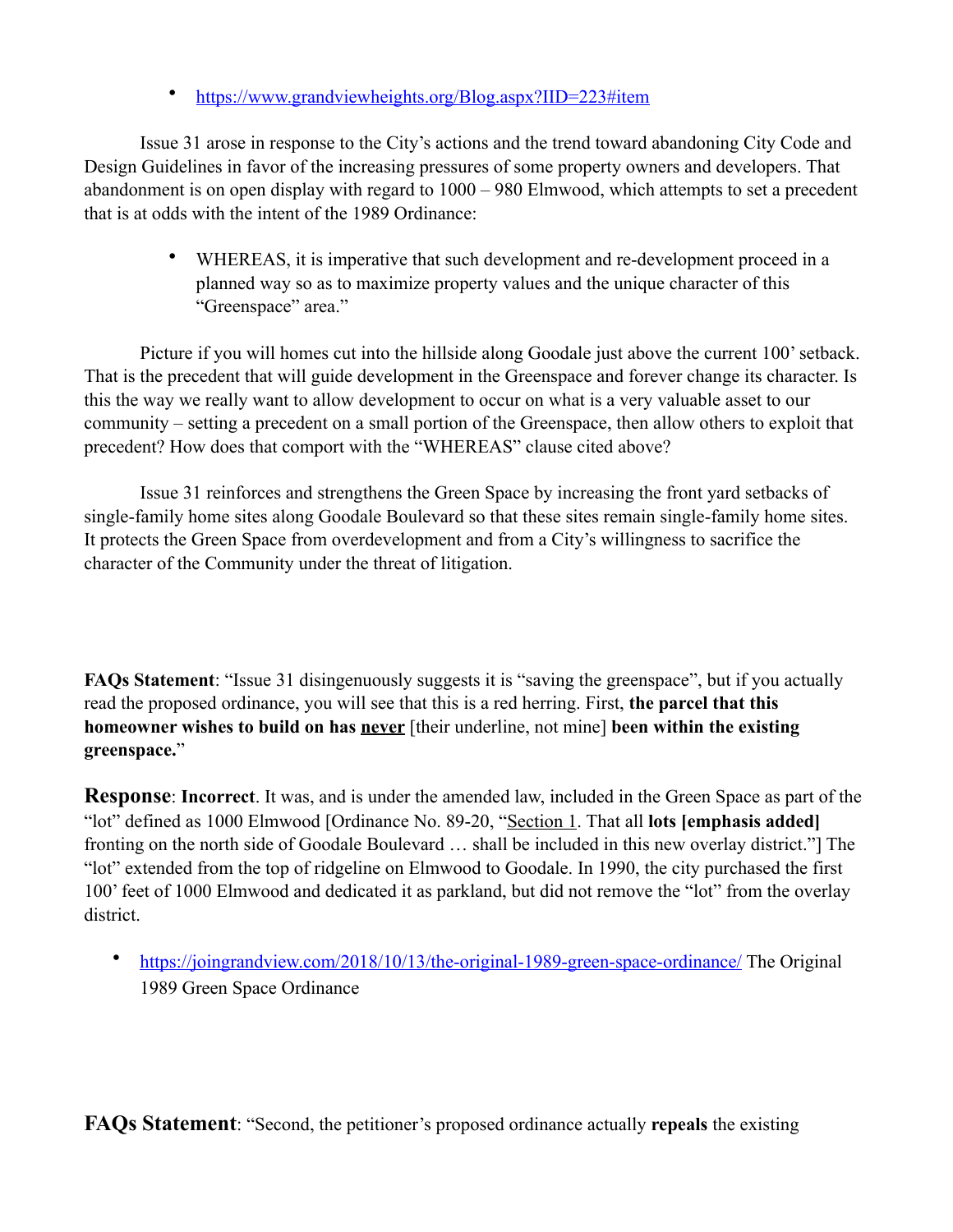greenspace."

**Response**: **Incorrect**. To repeal means the language must include the word repeal. Reference the 1989 Ordinance, the final statement ["Section 6. That Ordinance Number 89-19 is hereby repealed"] repeals the previous ordinance.

The title of Issue 31 – "An Ordinance to **amend [added emphasis]** Section 1151.04 of the Codified Ordinances of the City of Grandview Heights, Ohio, to redefine the Green Space Overlay District and the development standards for property located within the Green Space Overlay District." Please read the full text of Issue 31 [linked below – Initiative Petition] and find where it says "Repeal" or any form of the word.

- <https://joingrandview.com/2018/10/13/the-original-1989-green-space-ordinance/>The Original 1989 Green Space Ordinance
- <https://joingrandview.files.wordpress.com/2018/08/proposed-ordinance.pdf>Initiative Petition with Full text of the proposed ordinance

**FAQs Statement**: "… third, this proposed ordinance exposes the city to costly lawsuits, and all residents would end up bearing that cost."

**Response**: **Incorrect**. Look at history. In 1990, after the 1989 Ordinance was enacted, a property owner (at the same 1000 Elmwood address) sued the City claiming the Ordinance constituted a taking and was unconstitutional. The City did not believe the lawsuit had merit, but decided to purchase the property to settle the case rather than have the case drag on for years.

 Further down in the FAQs, it was mentioned the City "… agreed to pay the owner almost three times what he paid for the parcel." What is missing here is context – it prevents us from knowing if the City got a good deal, or a bad deal in purchasing what ultimately ended up being parkland. An interesting side fact is that community members took it upon themselves to assist the City and contribute to the purchase of the disputed property.

Let's put "...exposes the city to costly lawsuits" into context. In creating the overlay district in 1989, we had a major concession from the developer of Stonegate Village. That did not come without a price. That price was a concession from other property owners on the hillside to limit their development opportunities. We worked with those owners and were able to reach a consensus that has worked to the benefit of the entire community, not just those on the hillside. You see that in that in nearly three decades, there has only been one suit.

 Today, five of the seven [to be "six of the eight" if Issue 31 should pass] of the property owners who have the most skin in the game of anyone else in this community have come out in support of Issue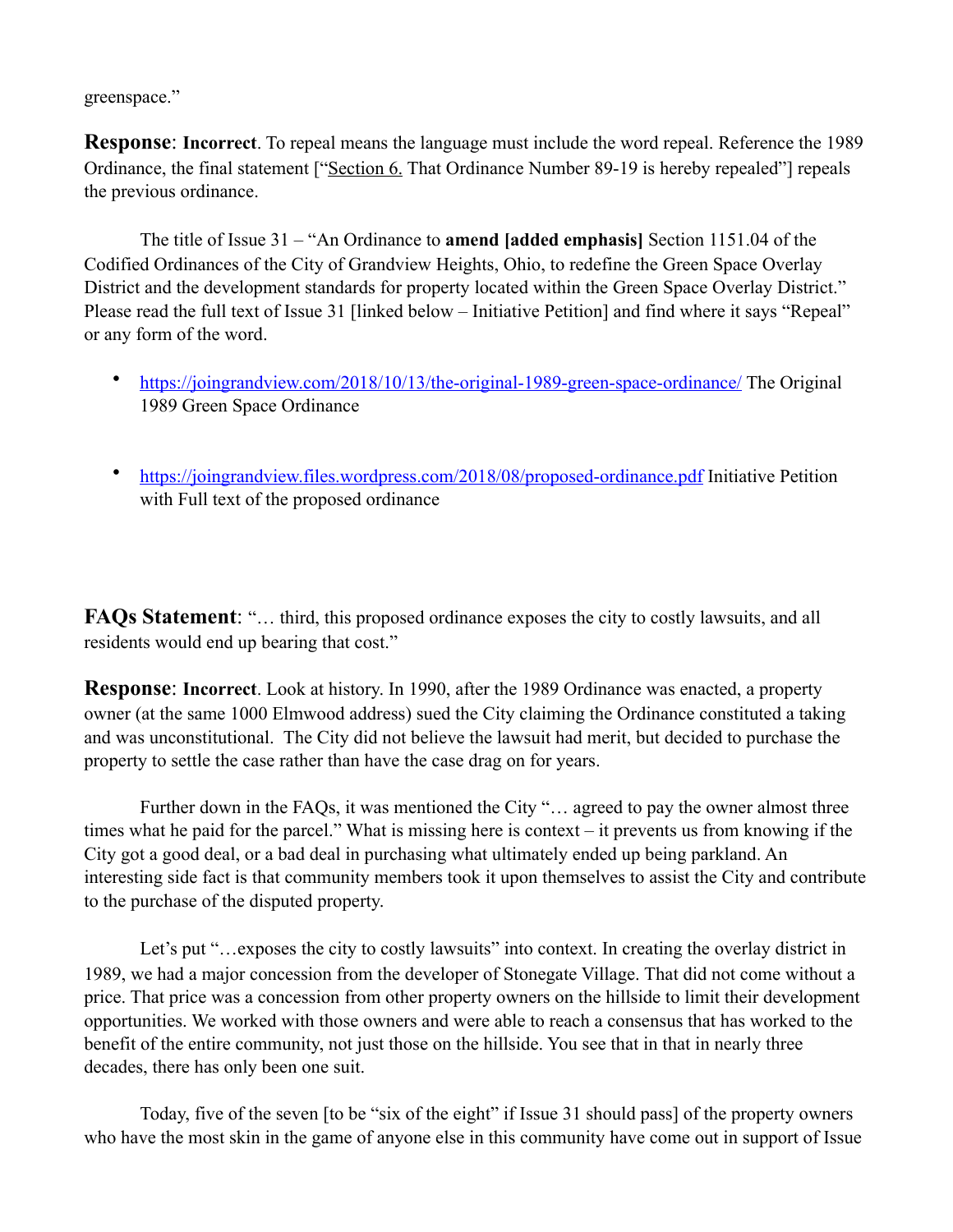31. Consider why they would willingly subject themselves to a "taking" as has been stated in another part of the FAQs. Additionally, what about the sixth property owner, who is placing his property under the restrictions? The potential sixth individual purchased an adjoining lot, removed the existing house and replaced it with landscaping, creating a more appealing open space. These are property owners who are giving to our communities. We need to acknowledging them for the foresight they have and the gifts they are bestowing. That should tell you something about what Issue 31 is all about. And the limits of any potential liability for the City.

 You can get hung up in the "WHEREAS" clauses in the explanation of the reason an ordinance was created and lose sight of the meaning of the statement being highlighted. Take some time to consider this clause, from the 1989 Ordinance, which identifies that it is not just the five [potentially six] who have the most skin in the game with an interest, but it is all of us in this community:

• "WHEREAS, the development and re-development in the "Greenspace" area affects the character of the City as a whole and property values throughout the City and therefore is of interest to all residents of the City, not just those of the affected area."

**FAQs Statement**: "Issue 31 deprives a taxpaying homeowner from doing what the city's Planning Commission, Board of Zoning Appeals, and Building Department have all stated the homeowner is authorized by city code to do."

**Response**: **Incorrect**. Issue 31 is a zoning issue, pure and simple. It is vitally important to distinguish the difference what owners of 1000 Elmwood are saying, what the City Officials are saying, and what is in the codes by which we must live – all of us, not just the owners who are leading this protest of Issue 31. This will be handled in its own section, with specific references to code and why it is important to the discussion.

# **WHAT IS THE GOODALE GREENSPACE OVERLAY?**

**FAQs Statement**: "*If passed, this initiative petition would restrict the use of private property without owner consent.* One-third of the owners in the overlay oppose the no-build zone being proposed for the land they have owned and paid taxes on for years.

**Response**: Partially Correct. The first part of the statement, in bold italics [theirs], would restrict the use of property. This is no different than any other regulation that is passed that affects a property owner,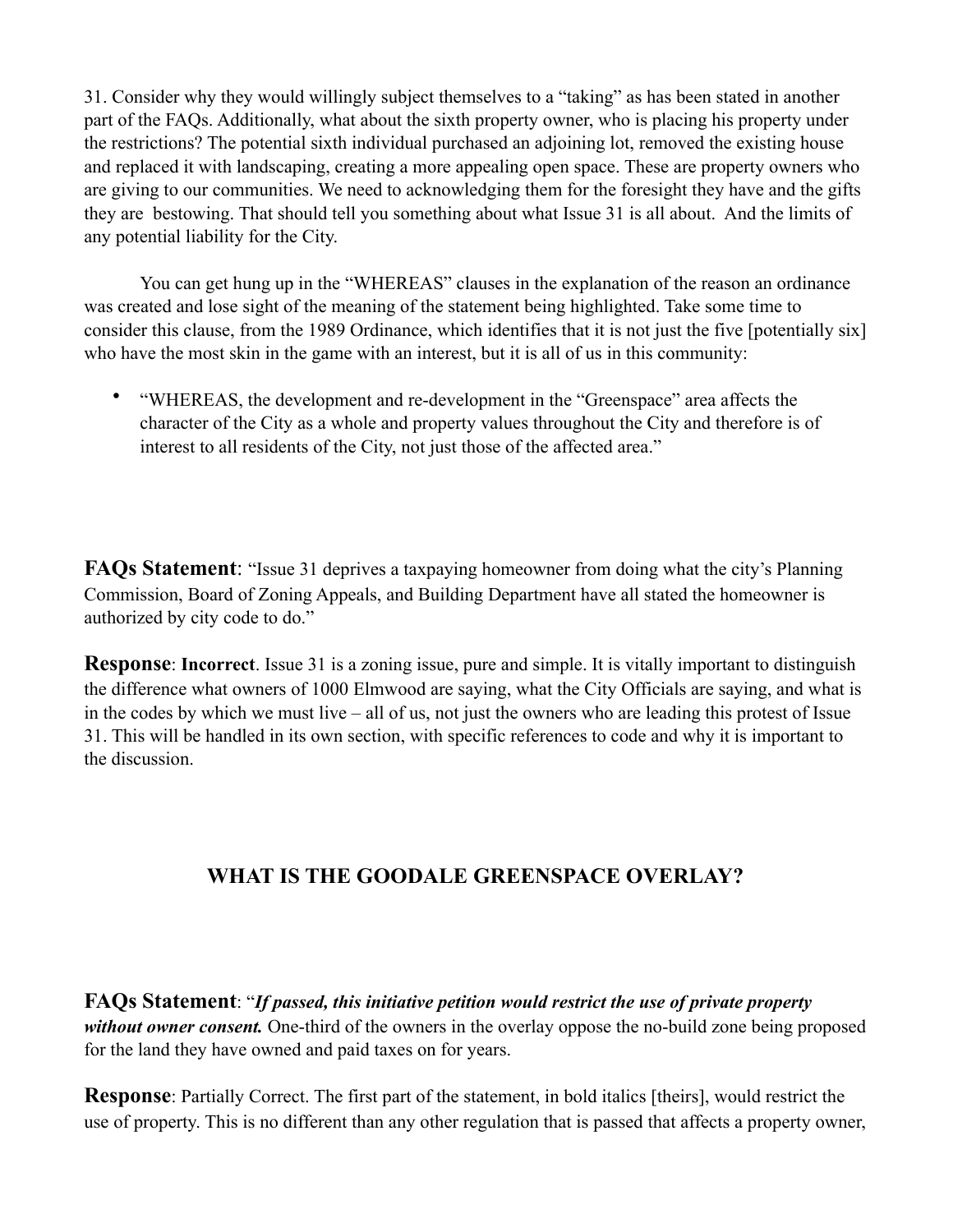the most notable one being zoning, to which we are all subject. They chose to emphasize it because it is emotional and gets your attention. What happened when the 1998 amendment was passed? That accomplished the same thing. Crickets. That's all you heard. No big deal.

 The second part is **incorrect**. Two of seven who oppose Issue 31 does not equal one third, it is actually 28.6 %. The other 71.4% have paid a similar level of taxes on their property and are supporters. Ask yourself why?

**FAQs Statement**: "Grandview isn't *that* place where neighbors "take" property from neighbors by circulating a petition. We have democratic processes that ensure the opportunity to be heard, and to have respectful dialog. We have public meetings where people who object to laws can come in and try to get them changed. The homeowners did not get a chance to be heard in opposition to this proposed ordinance. Nor has petitioner offered to purchase the land her proposed ordinance would deprive them of using."

**Response**: There are so many issues with this set of statements. They are purposefully using "*that*" [their emphasis] and "take" to improperly cast our community and an opponent as disingenuous and deceitful to create an emotional reaction. They continue to make this personal by referring to "… **her [emphasis added]** proposed ordinance …"

 The homeowners are factually **incorrect** by saying they did not get a chance to be heard in opposition to the proposed ordinance. What about this FAQs that was sent to "Civic Friends"; what about the "Protect Grandview" website; what about the mailing delivered by the U.S. Post Office; what about the yard signs placed in yards; are all those not means of getting your message out? The hearing is from the time this was placed on the Ballot until the election November 6th. This set of statements is not only offensive to our community, it is a blatant personal attack on an individual [singled out from the group of which she is a part] whose only action is to legally put forth an initiative for the community's consideration. Personal attacks have no place in a meaningful dialogue meant to address an issue.

**FAQs Statement**: **Will we lose green space if this petition passes?** Yes. Ironically, Issue 31 would **reduce** the current greenspace by removing all property south of Goodale and several lots between Broadview and Urlin. In addition, the petitioner proposes to carve out exceptions for 1050 Lincoln Road and for the Stonegate subdivision, reducing the 200-foot no-build zone for those properties to 55 feet and 150 feet, respectively; however, the petitioner is unwilling to allow the family on Elmwood hill to build 147 feet from Goodale.

**Response**: **Incorrect**. Here is an in depth explanation of the current Ordinance and what Issue 31 will do. These are resources you may use to follow the analysis: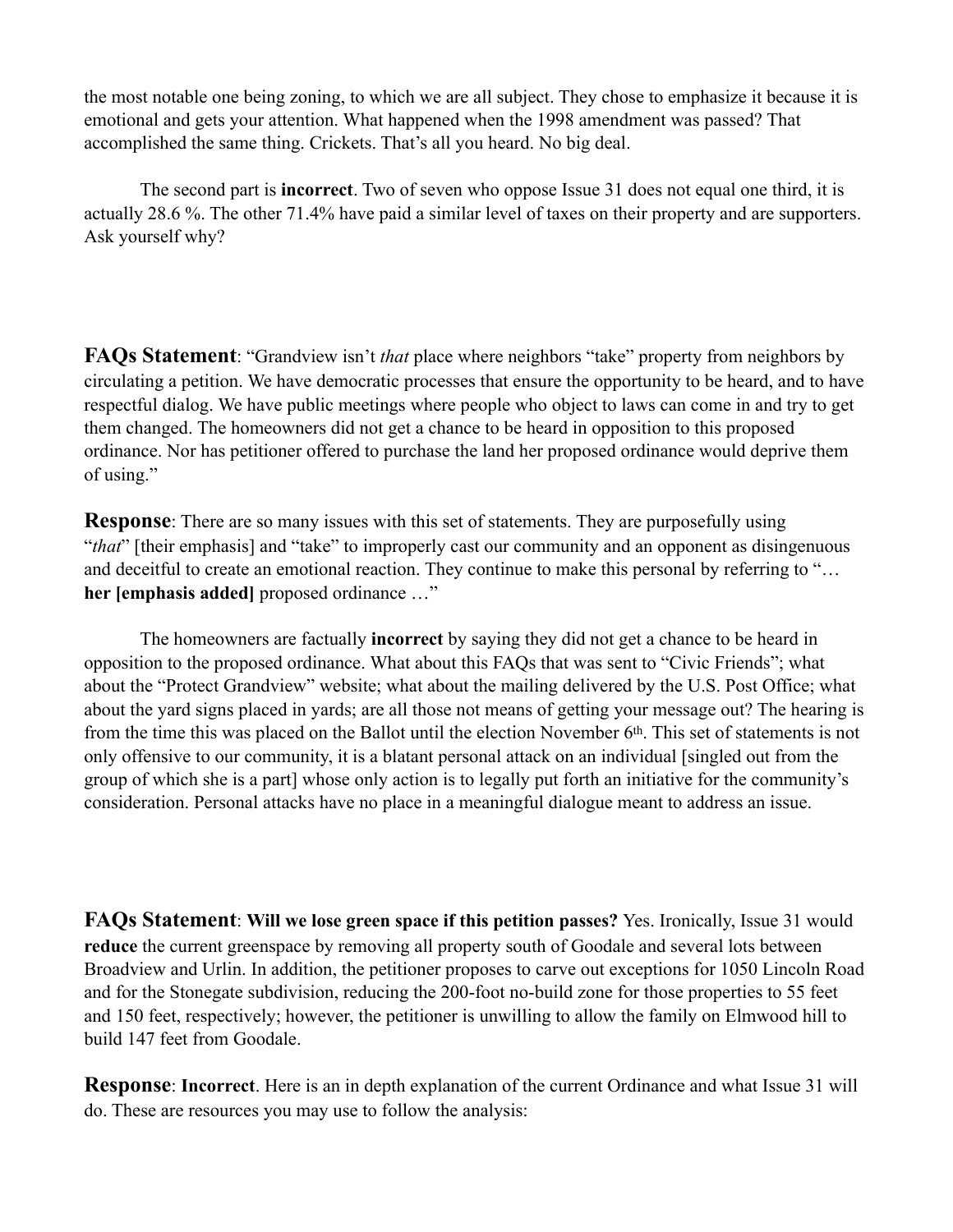- <https://joingrandview.com/2018/10/13/the-original-1989-green-space-ordinance/>The Original 1989 Green Space Ordinance
- <https://joingrandview.files.wordpress.com/2018/08/proposed-ordinance.pdf>Full Text of Proposed Ordinance
- [http://whdrane.conwaygreene.com/NXT/gateway.dll?](http://whdrane.conwaygreene.com/NXT/gateway.dll?f=templates&fn=default.htm&vid=whdrane:OHGrandviewhts) [f=templates&fn=default.htm&vid=whdrane:OHGrandviewhts](http://whdrane.conwaygreene.com/NXT/gateway.dll?f=templates&fn=default.htm&vid=whdrane:OHGrandviewhts) Codified Ordinances of Grandview Heights, Ohio (in the "Search" box enter the City Code number [i.e. "1151.04" without the quotation marks])

 The 1989 Ordinance created new setbacks for "lots" on the North (Broadview to Wyandotte) and South (Grandview to Lincoln) Sides of Goodale Boulevard. City Parkland is **not** included in either the 1989 definition of Green Space or the Issue 31 definition. Efforts by the opponents to claim that Issue 31 takes away protection for City Parkland are not genuine, because Parkland is not currently included in the Green Space.

 The current Ordinance defines the Green Space in terms of "lots." The term "lot" is defined in City Code §1133.02 (59) as:

 "… a parcel of land occupied or intended for occupancy by a use permitted in this Zoning Ordinance…"

 City Parkland is not occupied or intended for occupancy by a use permitted in the City Zoning Code. In fact, the City's Zoning Map makes clear that City Parkland South of Goodale is not in an RS-1 or residential district such that it is capable of being developed with homes for occupancy. Areas colored green in the City Zoning Map are specifically identified as Parkland.

> • [https://www.grandviewheights.org/DocumentCenter/View/114/Grandview-Heights-](https://www.grandviewheights.org/DocumentCenter/View/114/Grandview-Heights-Zoning-Map-?bidId)[Zoning-Map-?bidId](https://www.grandviewheights.org/DocumentCenter/View/114/Grandview-Heights-Zoning-Map-?bidId)= City Zoning Map

 The amount of "Green Space" differs between the existing Ordinance and Issue 31 because the existing Ordinance includes all of a lot along Goodale Boulevard while Issue 31 only includes that part of a lot that is in the "no build zone."

 Although the no-build zone is 100 feet from Goodale, the current Ordinance includes the entirety of each lot. For example, if a lot is 300 feet deep, all 300 feet is included in the current definition rather than just the 100 feet subject to the "no-build zone."

 Issue 31 defines Green Space only in terms of the "no build zone," which varies along Goodale Boulevard because of existing homes. With the same 300 foot deep lot, only 200 feet would be included in the definition of Green Space. Why is it important to include all of a "lot" in the definition when the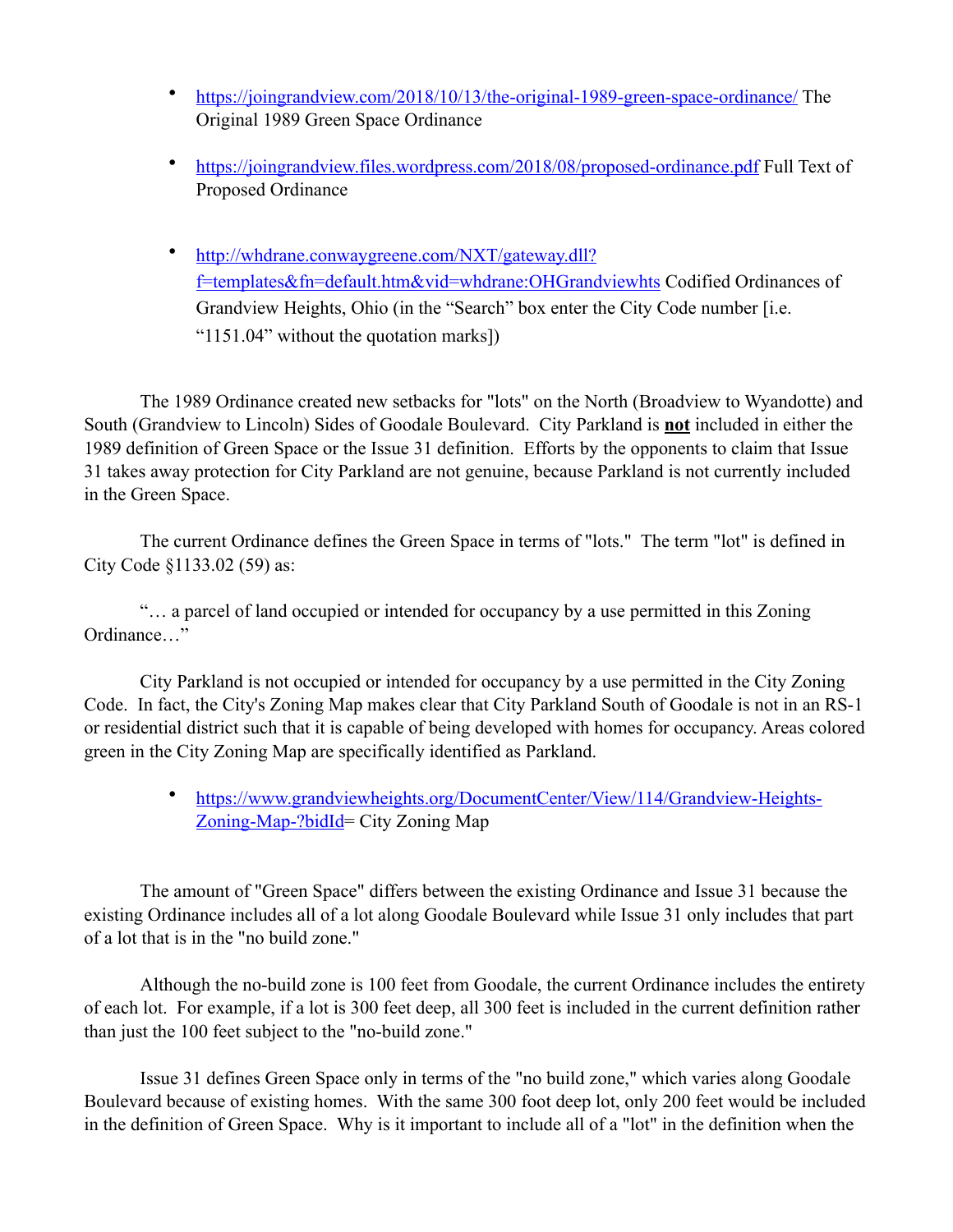purpose of both the current Ordinance and Issue 31 is to establish zoning standards and restrictions including a "no build zone"? It isn't important. When comparing apples to apples ["no-build zone" to "no-build zone"], the difference is not significant.

 By defining Issue 31 to "no build zone," Issue 31 also removes some property or "lots" from the definition of Green Space, and there is a legitimate reason for this. Two lots South of Goodale between Grandview and Urlin are currently included in the Green Space, but there are already 2 homes on these lots within the 100 foot setback. In addition, 4 lots to the North of Goodale between Broadview and Urlin are also excluded from the definition of Green Space in Issue 31 because they too are either already developed within the existing 100 foot setback or cannot be developed because of other zoning restrictions. Why subject property to a 100 foot setback when already existing homes are built within the "no build zone"? What Issue 31 does is eliminate all the **extraneous** items in the current ordinance to get to the essentials for the green space. For a visual comparison, please refer to the link below:

> • [https://joingrandview.com/2018/10/19/map-compares-issue-31-and-1989-ordinance-no](https://joingrandview.com/2018/10/19/map-compares-issue-31-and-1989-ordinance-no-build-zones/#more-386)[build-zones/#more-386](https://joingrandview.com/2018/10/19/map-compares-issue-31-and-1989-ordinance-no-build-zones/#more-386) Green Space Map

 The Greenspace map on Protect Grandview should either be taken down or corrected and labeled as such. To leave it up uncorrected is a clear distortion of fact and should be considered as an effort to intentionally mislead those who seek factual information.

• <https://protectgrandview.com/maps>

# **BUT I THOUGHT RESIDENTS WERE ALLOWED TO INITIATE LAWS THROUGH A PETITION**

**FAQs Statement**: The Ohio Constitution and the City's Charter grant citizens the right to initiate legislative actions that Council would be authorized to enact. However, this proposed measure goes **beyond** what the Constitution and Charter allow Council to do. Specifically, Ohio law and the City's Codified Ordinances expressly require all zoning or rezoning changes to first be referred to and considered by the Planning Commission in a public hearing, and to then have the Planning Commission's recommendations be acted upon by Council in another public hearing. This proposed ordinance bypasses several steps, which deprives residents and affected homeowners of the legal requirement to obtain input from the Planning Commission and the public. In other words, the proposed ordinance does something that the Council is **not** authorized by law to do.

**Response**: **Incorrect**. Statements are made in FAQs that Issue 31 exceeds the powers set out in the Ohio Constitution or other Ohio laws and that it improperly bypasses steps are recycled arguments that were previously made by the City and rejected by the Ohio Secretary of State when he overruled the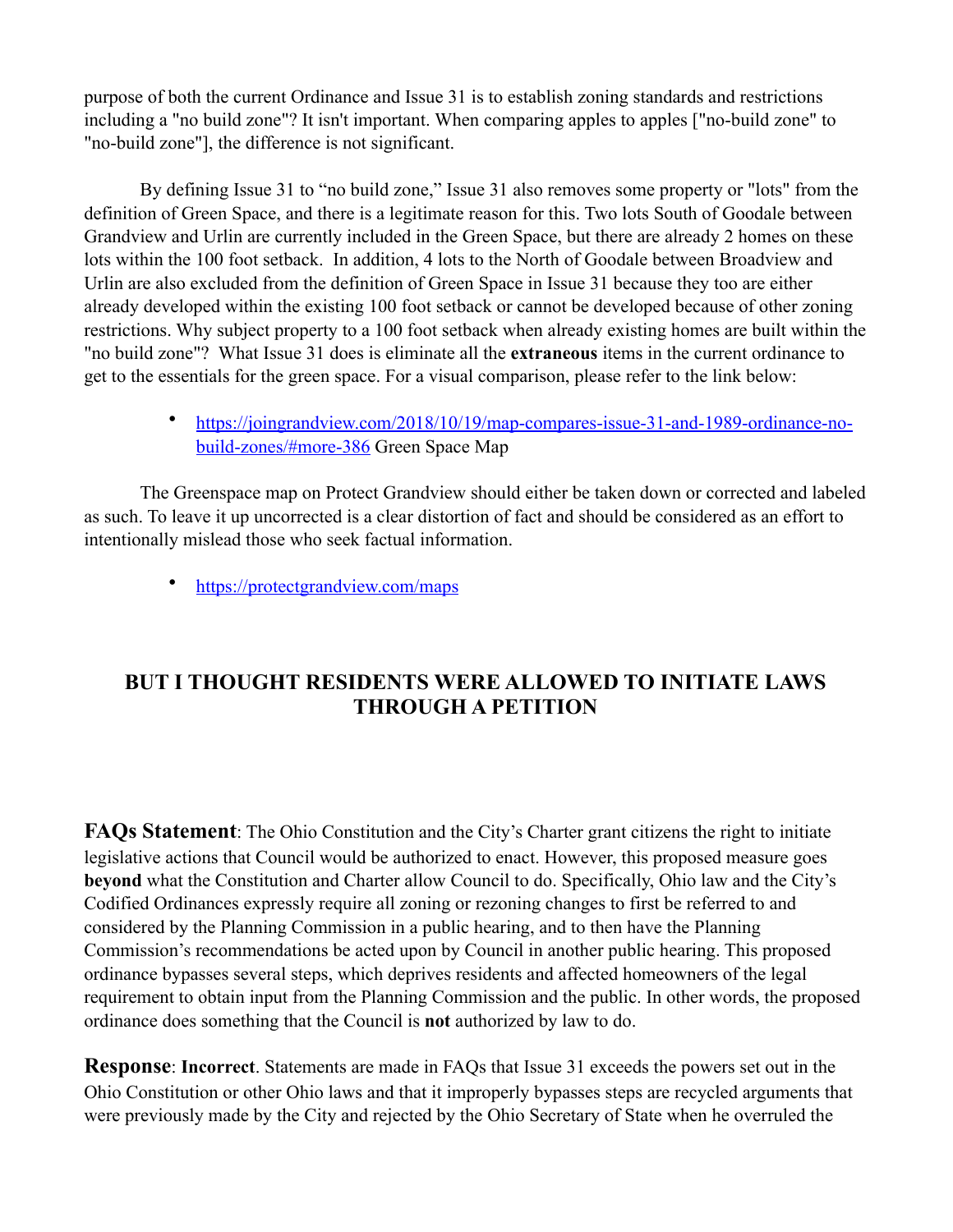City's protest to Issue 31. As the Secretary stated, Issue 31 came about in a legal and appropriate way. The documents referenced below identify the arguments put forth by the city, response by Petitioners Attorney, and why the Secretary of State rejected them, allowing Issue 31 to be included on the November 6th Ballot:

- [https://joingrandview.files.wordpress.com/2018/08/protest-grandview-heights](https://joingrandview.files.wordpress.com/2018/08/protest-grandview-heights-greenspace-overlay-initiative.pdf)[greenspace-overlay-initiative.pdf](https://joingrandview.files.wordpress.com/2018/08/protest-grandview-heights-greenspace-overlay-initiative.pdf) Grandview Heights initiative petition [Protest Letter]
- [https://joingrandview.files.wordpress.com/2018/08/petitioners-response-to-ghs](https://joingrandview.files.wordpress.com/2018/08/petitioners-response-to-ghs-protest.pdf)[protest.pdf](https://joingrandview.files.wordpress.com/2018/08/petitioners-response-to-ghs-protest.pdf) Response to the City of Grandview Heights August 7, 2018 Protest Letter
- <https://joingrandview.files.wordpress.com/2018/09/husted-decision.pdf>Secretary of State Decision (Re: Tie Vote on Municipal Initiative Petition)

Below is an additional reference taken from <https://joingrandview.com/> that includes the above links, provides the full and complete text of Issue 31 and the flyer used in its promotion, and a more succinct presentation of the efforts to place Issue 31 on the ballot:

[The Trouble With The City's Protest of the Proposed Ordinance](https://joingrandview.com/2018/08/22/the-trouble-with-the-citys-protest-of-the-proposed-ordinance/)

Here is the problem with the FAQs and the Protect Grandview website. We received the FAQs in an email on October 12<sup>th</sup>. The decision by the Secretary of State was public September 12<sup>th</sup>. Why was this misleading information included in an email sent a month after the decision was rendered? Why is it still on the Protect Grandview website under their FAQ as of October 23rd at 10:36 PM.?

# **WHAT IS THE BASIS OF THE OPPOSITION?**

 The argument being made is increasing the setback from 100' to 200' is a **Taking** of one's property rights. This ordinance was passed in 1989, nearly three decades ago. Where are all the property owners who have had the opportunity to file suit since this ordinance was passed?

 In 1990, after the 1989 Ordinance was enacted, one property owner (at the same 1000 Elmwood address) sued the City claiming the Ordinance constituted a taking and was unconstitutional. The City did not believe the lawsuit had merit, but decided to purchase the property to settle the case rather than have the case drag on for years.

 FAQs makes many claims about how the passage of Issue 31 will cost the City millions and millions or even hundreds of thousands to property owners if Issue 31 passes and someone will sue for a taking. Where is the documentation supporting their claim of costing the "… City millions and millions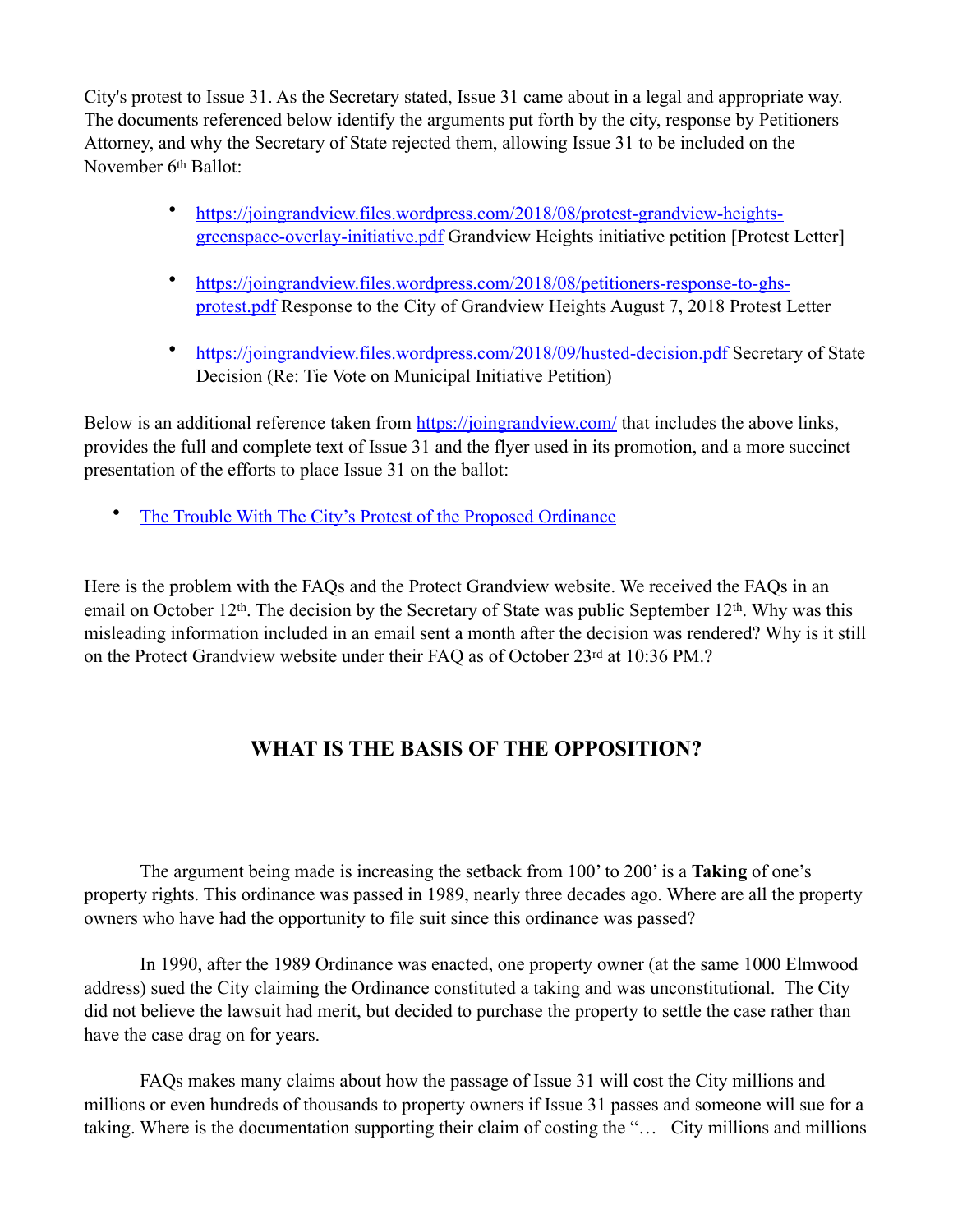or even hundreds of thousands to property owners if Issue 31 passes and someone will sue for a taking." [Interesting note: they start out with "… millions and millions …" then within the same sentence back down to "... even hundreds of thousands ..."] We did have one suit for a "taking" under the original ordinance. But we really don't know if it was an actual "taking" because it was settled and never went to court.

 We have already established Issue 31 is a zoning ordinance. One of the key components of the 1989 ordinance was the 100' setback, with setbacks being a recognized tool in zoning. Think about it – each of us who are property owners have zoning requirements we must address if we are building a home or adding an addition. We may or may not like them, but they are part of the rules and regulations that guide the standards and development in ours and all other communities. They only become issues when one wants to challenge them, essentially saying they don't apply to me, or I want to do something contrary to my neighbors and/or the community.

 James Oberla, 1020 Westwood Avenue commented, "The green space overlay is more detrimental to our property value than this house will ever be. This is personal property; they want to build a house. I think the plan is very nice. The green space overlay was done under duress. The city purchased the property." [August 8, 2018 BZA meeting]

 James Oberla, among others, have expressed their displeasure with the green space overlay. And they have a right to do that. What the opponents don't have a right to do is to make misleading or incorrect statements. There are those of us still around after nearly three decades who take exception to Mr. Oberla's statement: "The green space overlay was done under **duress [emphasis added]**. We worked hard to arrive at agreement. You don't have to just take our word for it. Read the "WHEREAS" clauses in the ordinance. You do not get those statements without having overwhelmingly wide spread support. Many of those statements in the FAQs have been discussed and refuted factually. Let's take a look at 1000 – 980 Elmwood Avenue.

### **WHY HAS 1000 – 980 BECOME A FLASH POINT?**

 The owners of 1000 Elmwood Avenue had been trying for many years to split their lot. The intent was to use the new lot from the split to build a forever home. In many instances this would not be an issue, however due to the unique circumstances of where they want to build, longstanding guideline are in place to recognize the limitations.

 The City's Planning Commission approved a lot split at 1000 Elmwood in April 2017. The lot was originally created and intended as "a" single family home site, just like all other home sites along Goodale Boulevard. The April 2017 approval was the **third** try for the property owners. The prior 2 applications were opposed by the City and were unsuccessful. The 2011 and 2016 Staff Report prepared by the City (obtained from the City via a Public Records Request) reflects that the City was opposed to the first 2 lot split applications for reasons that were consistent with the goals of the 1989 Ordinance and zoning standards: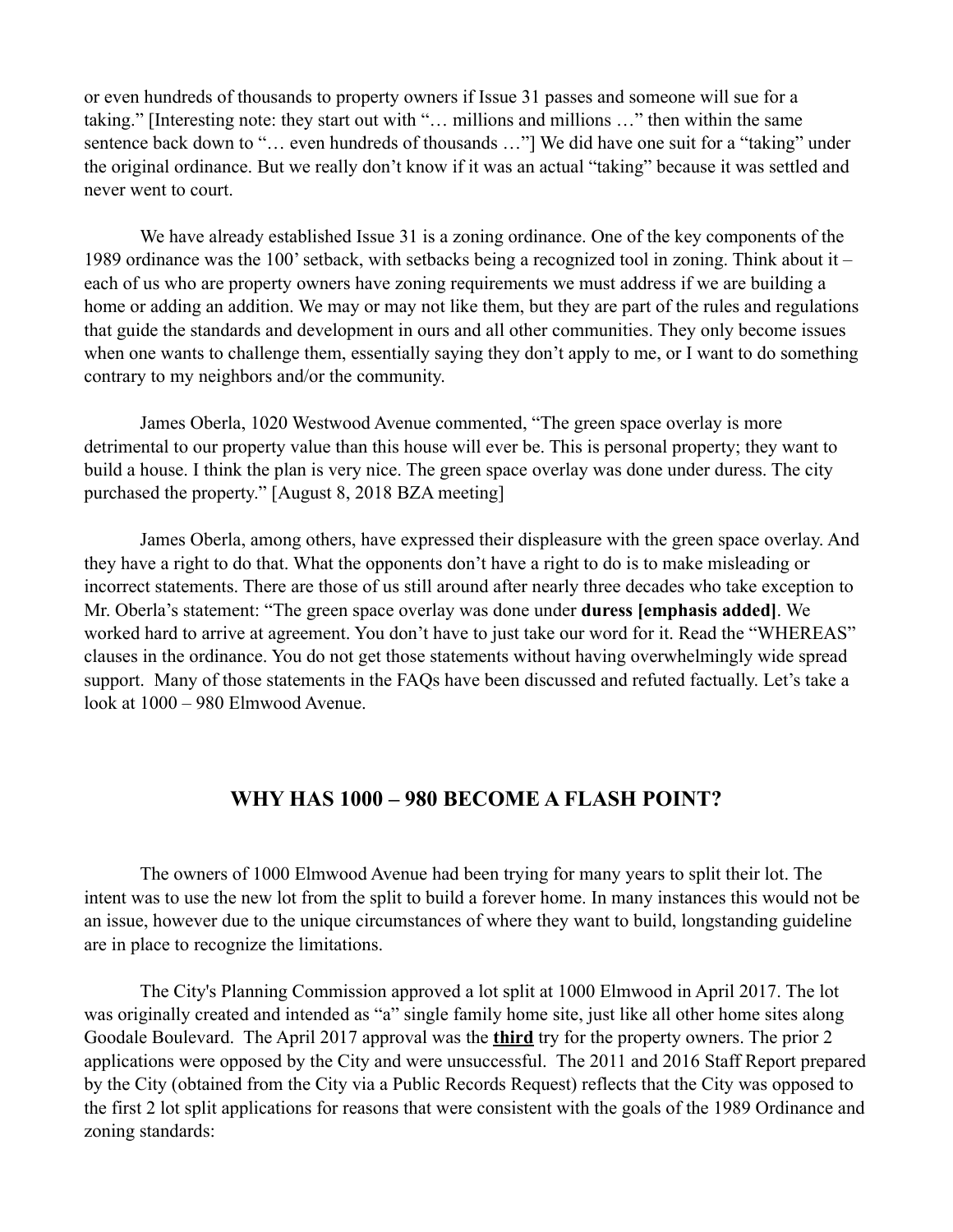- The lots along Goodale Boulevard consist of large single family home lots, and splitting 1000 Elmwood would result in a "non-conforming condition, and that the proposed lot is too small to be compatible with the existing development."
- "An unconventional lot is proposed in what is otherwise a historically traditional neighborhood setting."
- Putting a driveway on the Elmwood Avenue hill at its steepest point "presents a very unsafe situation, a condition that has been historically and consistently avoided there as there are no driveways on the steepest slopes of Wyandotte, Westwood, Elmwood, Broadview, and Grandview Avenues."

A copy of the full staff report is available below. It is very informative reading:

• [Issue 31 Protects and Preserves the Green Space In the Face of the City's Failure to](https://joingrandview.com/2018/10/13/issue-31-protects-and-preserves-the-green-space-in-the-face-of-the-citys-failure-to-follow-its-own-code-and-guidelines/)  [Follow It's Own Code and Guidelines](https://joingrandview.com/2018/10/13/issue-31-protects-and-preserves-the-green-space-in-the-face-of-the-citys-failure-to-follow-its-own-code-and-guidelines/)

 Why did the Planning Commission approve it on the third try? What was materially different about the third application? The property owners increased threats of litigation? Nothing changed about the concerns outlined in the City's Staff Report. Are these actions reason to be concerned about the viability of maintaining this vital asset to our community? Why is the City opposing a re-zoning they could have easily done themselves? All valid questions when the City casts aside its own assessment that the lot split violates Code and Design Guidelines.

 There should be concern about the city's actions in the April 2017 lot split and appeal process. The City's Planning Commission's rules require a 15 days' notice to adjacent property owners of an application for a lot split. The property owners at 1000 Elmwood mailed Certified Mail notices to adjacent property owners on **Friday, April 14, 2017**, a mere 5 days before the hearing on **April 19, 2017 [Do the math]**. This is not consistent with the Commission's own rules for providing adequate time to allow residents to be heard.

 In addition, vital information was withheld from residents following approval of the third application. The City failed to make the minutes from the April 19, 2017 meeting public until appx. 5 months after the time for appeal had passed. The City failed its residents in so many ways. The opponents claim there was no notice to them of Issue 31, but what about the lack of required notice and due process to adjacent property owners of the third application for a lot split that had been so controversial?

 As to the argument that notice hadn't been given, the issue appearing on the ballot and the period up to the election is the notice period for residents to consider any issue on the ballot, including Issue 31. Again, this is consistent with the law and the process relating to resident led initiatives.

 On August 8, 2018, the City's Board of Zoning and Planning granted what is called "aesthetic review" of the proposed plans at 980 Elmwood, the lot resulting from the split, not a permission to build.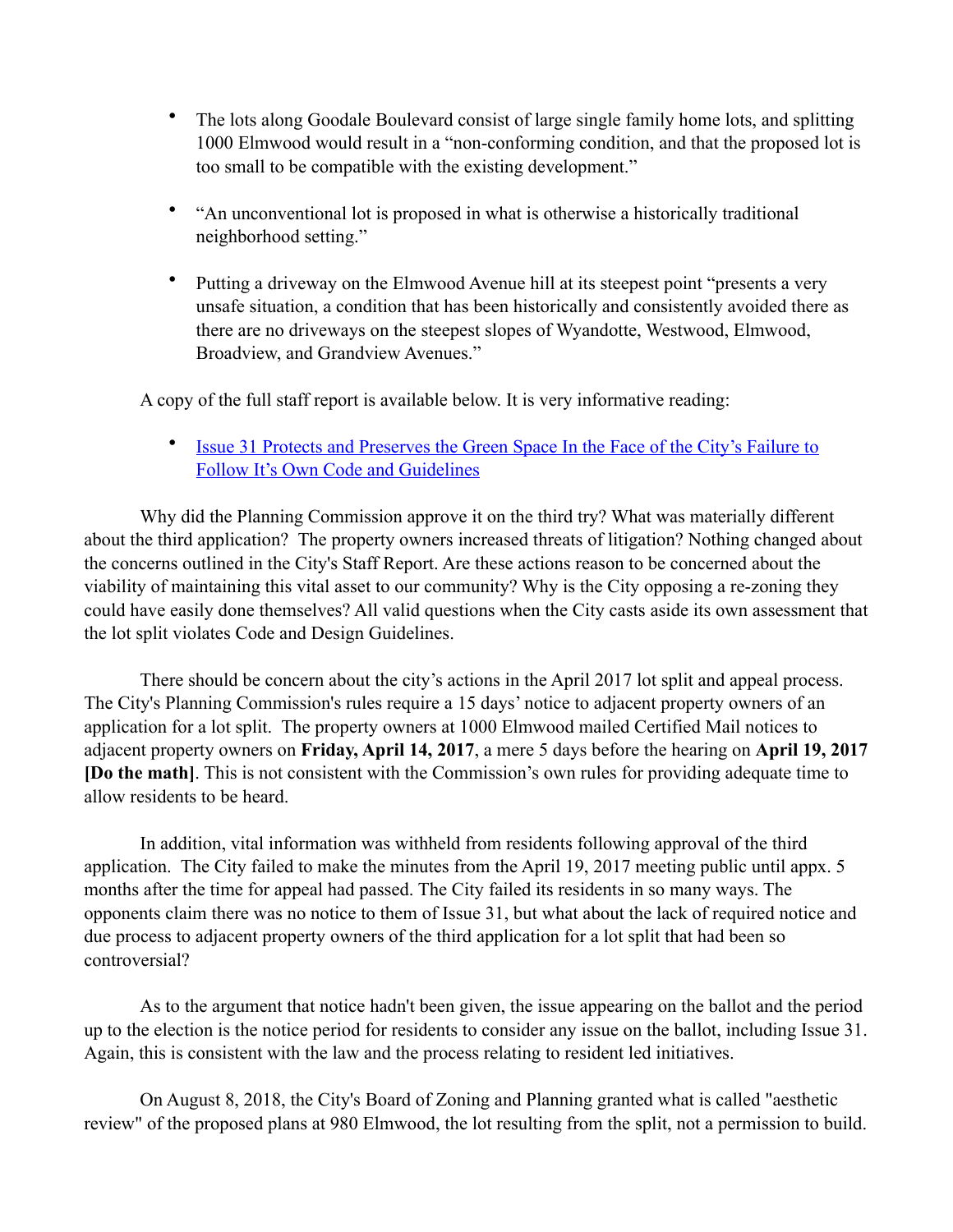Aesthetic review does not equal the granting of a variance to City Code that would permit construction, and it is not the equivalent of a building permit. In fact, in the year and a half since the lot split was approved, the property owners have not applied for a permit as of a couple of weeks ago. What does this tell you?

 The minutes of the meeting are instructive. This was a portion of the testimony from the Hyde's attorney:

 "It conforms in every way to the city's code. The city's code is the best evidence of what's in keeping with the character of the community."

 The owner's attorney for 1000 – 980 Elmwood Avenue seems to have faith in the city's codes – why doesn't the city?

 Words like "taking" and "unconstitutional" get attention, something purposeful by the opponents of Issue 31. That does not make Issue 31 unconstitutional or a taking of someone's property rights.

 In fact, the courts rarely overturn zoning ordinances because they are unconstitutional or constitute takings. The burden of an objecting property owner is very high. And, here, there is nothing that has been "taken" from the owners of 1000 Elmwood. They purchased a single family home site with a single family home on it. They had no constitutional right to split off the lot - it was against City Code and Design Guidelines as the City itself noted in its Staff Report. And, there is no constitutional right to build a house on a newly created lot. Think about it, who exactly is telling you there is a "taking" or that Issue 31 is unconstitutional?

 The owners of 1000 Elmwood may have property rights, but one of them is not to take a single family home site, split it, and build a second home on it.

 What about the property rights of all of the other residents of the Green Space? Included among them are the very things outlined by the City in its 2011 - 2016 Staff Report when it opposed 2 of the 3 lot split applications, but later abandoned its own Code and Design Guidelines in the face of litigation.

 If anyone's rights have been "taken" here, it's the rights of every other property owner along Goodale Boulevard that were diluted when the owners of 1000 Elmwood intimidated the City into splitting the lot.

Here is a final thought from the Protect Grandview website:

 "A final word: if it should be voted on and become a reality, there is a serious chance that the city would be liable to compensate for the taking of land. Why should the owner be responsible for taking care of that area, with no right to do with it as he pleases?"

<https://protectgrandview.com/coalition>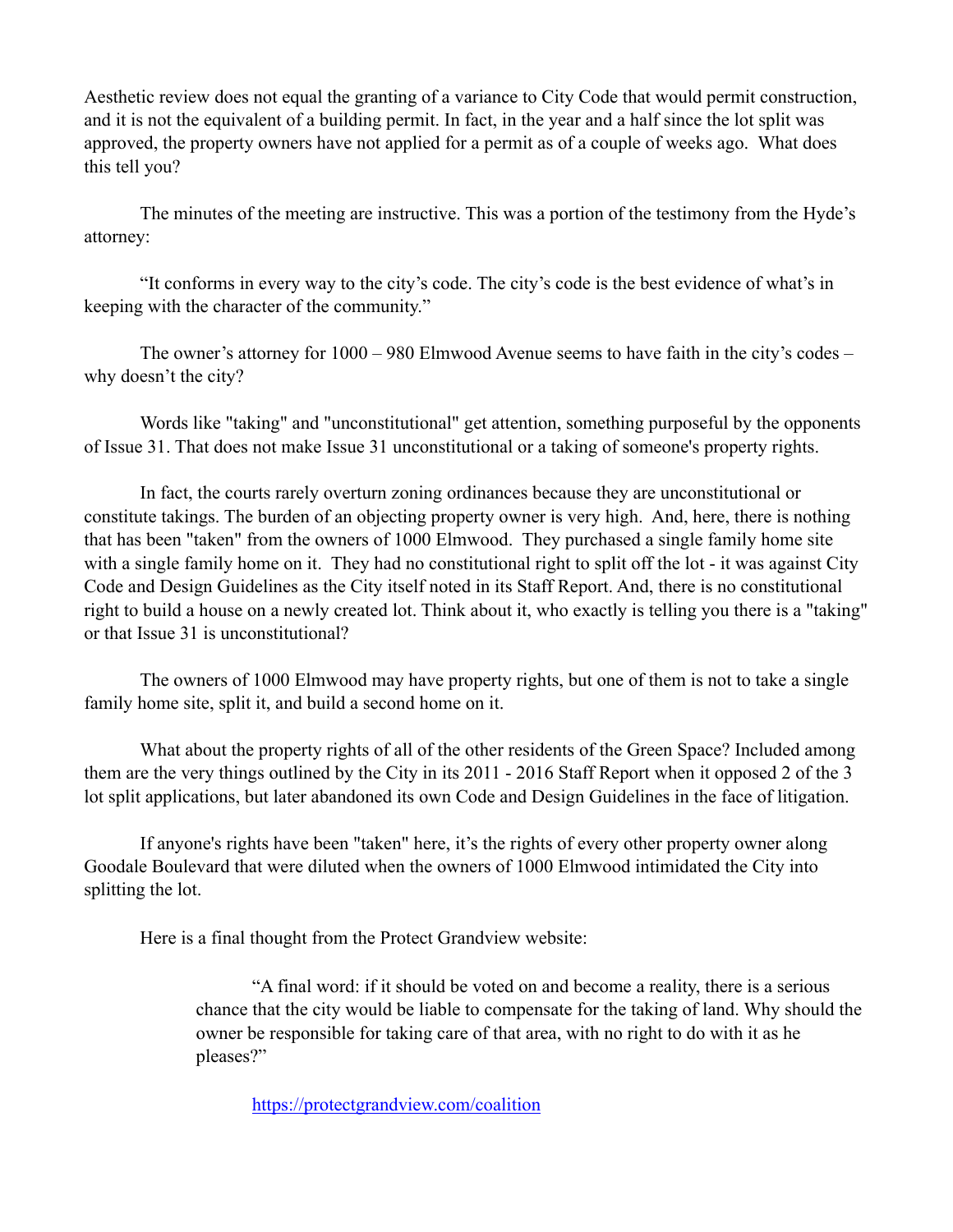I have had two homes in Grandview, the home where I grew up, and my present home. They are in different parts of the city, with different zoning codes and applicable ordinances to accomplish different goals. Some of the things permissible in one area are not permissible in the other. In either instance, I have "… no right to do with it as [I] please …", but I still have to take care of it. It is that bond that we enter into when we move into a community , or a specific part of that community that limits our right to do as we please.

 Nineteen eighty nine was an inflection point for the specific area you live in and the entire community as a whole. A major development effort [Stonegate Village] that was going to decide how this part of Goodale was going to be developed was that inflection point. There was much discussion and a conscious was reached and agreed upon that had the effect of defining a new set of limits on what you could do. Those limits did not apply to you alone, they applied to all property owners within the defined area – you are all in the same boat. With limitations and acceptance of them, there have been tangible benefits, shared among your immediate neighbors, and because of the impact of decisions made, shared with the community as a whole.

 Jump forward to current day. The area is facing another inflection point. It doesn't jump out at you the way Stonegate Village did in 1989, but it is no less important to the further development of Goodale. It comes in the form of setting a small precedent – carving out a portion of hillside and sticking a house in it.

 The problem is if the precedent is established, it will begin to guide further development along the same lines. Instead of being an advocate for the principles established in the 1989 Ordinance, the City appears to be tossing them aside and advocating for creating the precedent. The majority of your neighbors recognize the danger and are supporting Issue 31 which will act as a check on development, forcing the issue not to necessarily stop development, but to return to the principles established in 1989 and again arrive at conscious about how best that development should occur.

 You never had the right to do with it as you please. But you do have the right to work with your neighbors and the entire community to arrive at outcomes that are in the best interest of all.

#### **CONCLUSION**

 It has been a lot of work, looking at information on proponents and opponents websites of Issue 31 in more than a week; putting these thoughts down in a respectful and organized way for others to understand the implications for not only the green space which we have all enjoyed for nearly three decades, but to help voters understand the issues and the significance of their vote.

 I will admit, I am biased and feel blessed to have been a part of what has been an enjoyment for so many of our community. I have tried to be as factual as possible, raise questions for my readers to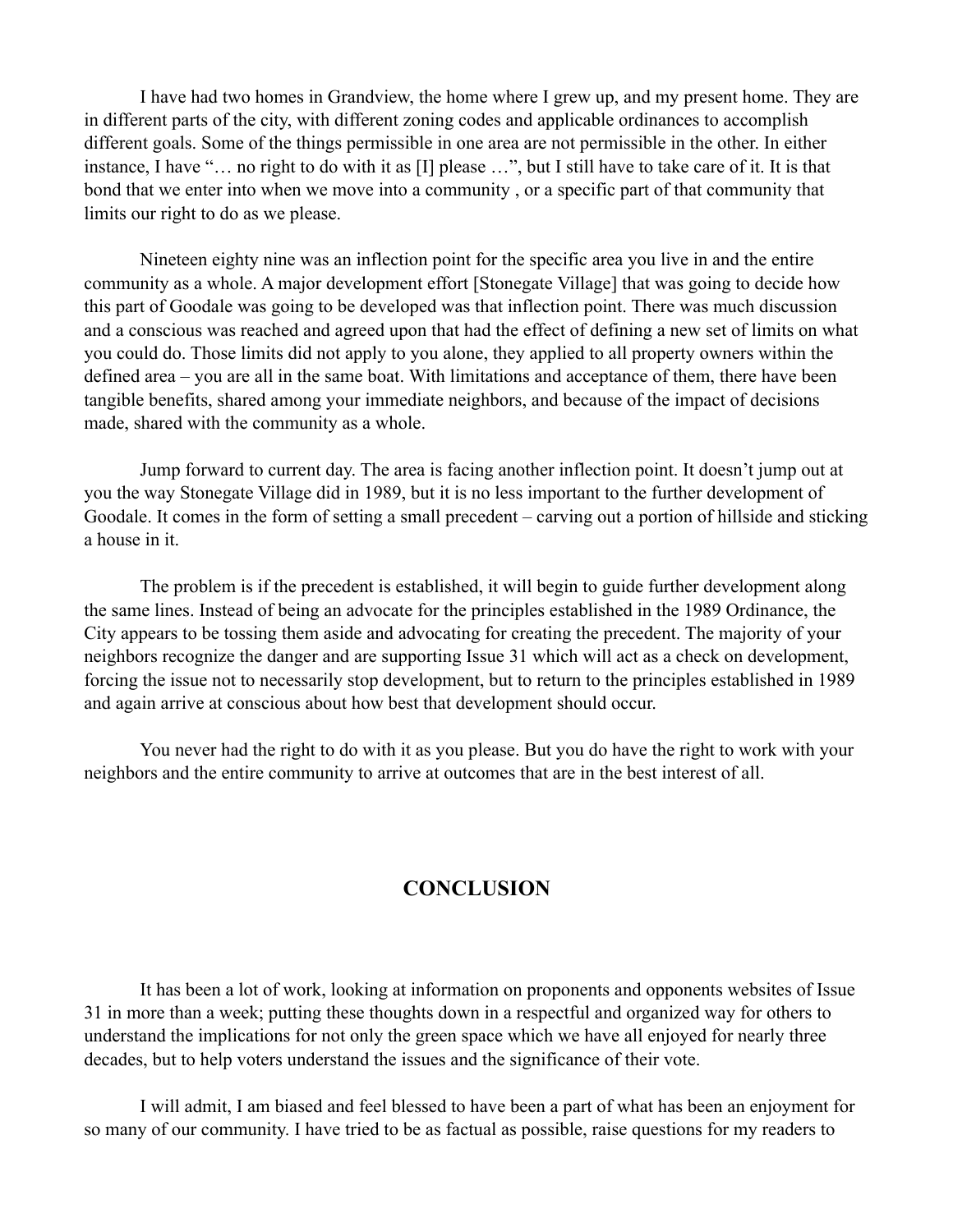ponder and dialogue with others. For those who may have questions or comments, my contact information is provided.

# **FOLLOW UP**

Following actions taken to ensure major stakeholders were included in the conversation:

- The five property owners [with the inclusion of the sixth should Issue 31 pass] in support of Issue 31 within the Green Space Overlay were sent a copy of this response prior to its general release.
- The two property owners in opposition received a copy of this response on Wednesday, October 24, 2018.
- Copies of this response were sent to
	- o <https://joingrandview.com/>
	- o <https://protectgrandview.com/coalition>
	- o <https://www.grandviewheights.org/Blog.aspx?IID=223#item>
- A request was sent to  $\underline{\text{no}}.\text{on}.\text{issue31}$  ( $\text{Qg}$  mail.com [Citizens to Protect Goodale Greenspace] on Wednesday, October 24, 2018 asking the verified misinformation identified as "**Incorrect**" in this response be corrected on **https://protectgrandview.com/**
- A request was sent to <https://www.grandviewheights.org/>on Wednesday, October 24, 2018 requesting a link on their "Blog" to this response be provided to allow a balanced presentation by the City of the facts for Issue 31.
- Conversations were started with media outlets on Wednesday, October 24, 2018 to ensure voters receive the fact based information identified in this response.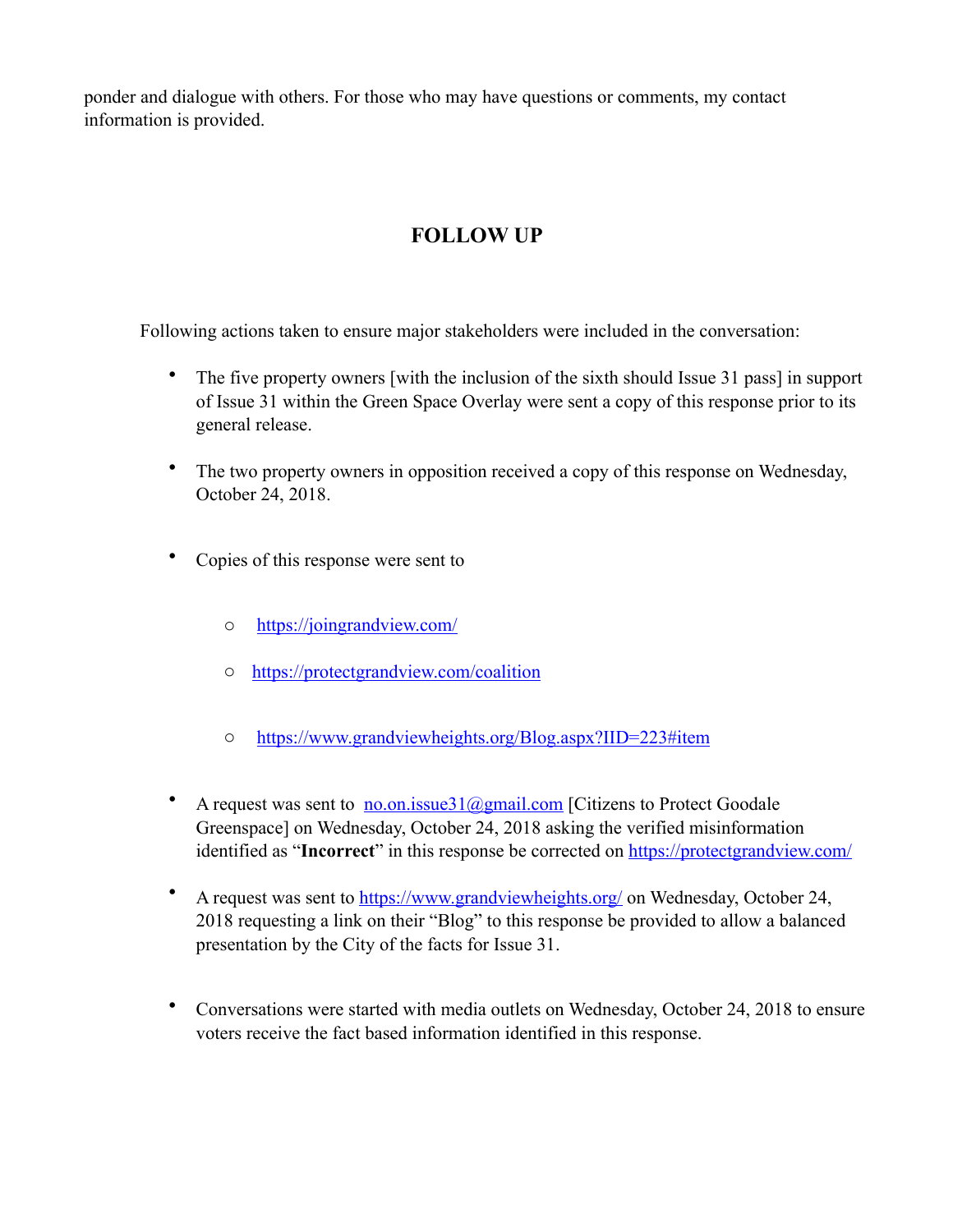# *Robert B. Claussen*

# **COPY OF THE ATTACHMENT RECEIVED IN THE OCTOBER 12, 2018 EMAIL FROM JAMES OBERLA**

## **Greenspace overlay FAQs What is Issue 31?**

Issue 31 is an effort by a petitioner to block property owners from exercising their legal rights to use their property in the way that the City's building code allows. More specifically, it is an effort to limit one family's desire to build their home on land they have owned for almost a decade.

Issue 31 disingenuously suggests it is "saving the greenspace", but if you actually read the proposed ordinance, you will see that this is a red herring. First, the parcel that this homeowner wishes to build on has never been within the existing greenspace. Second, the petitioner's proposed ordinance actually **repeals** the existing greenspace. And third, this proposed ordinance exposes the city to costly lawsuits, and all residents would end up bearing that cost.

Issue 31 is **not** about lot splits or the size of someone's house. Issue 31 deprives a taxpaying homeowner from doing what the city's Planning Commission, Board of Zoning Appeals, and Building Department have all stated the homeowner is authorized by city code to do.

### **What is the Goodale greenspace overlay?**

In 1989, the city increased the front-yard setbacks for certain properties along Goodale to preserve a green swath on both sides of the road. A setback is the minimum distance that a building or other structure must be set back from a street or road; the only way to get relief from a setback is to petition for a variance before the board of zoning appeals, which would only be granted if certain criteria are met.

In creating this overlay, Council defined this area as "all lots fronting on the north side of Goodale Boulevard between the center line of Broadview Avenue on the east and the center line of Wyandotte Road on the west and all lots on the south side of Goodale Boulevard from Grandview Avenue on the east and the City limits on the west". *All the*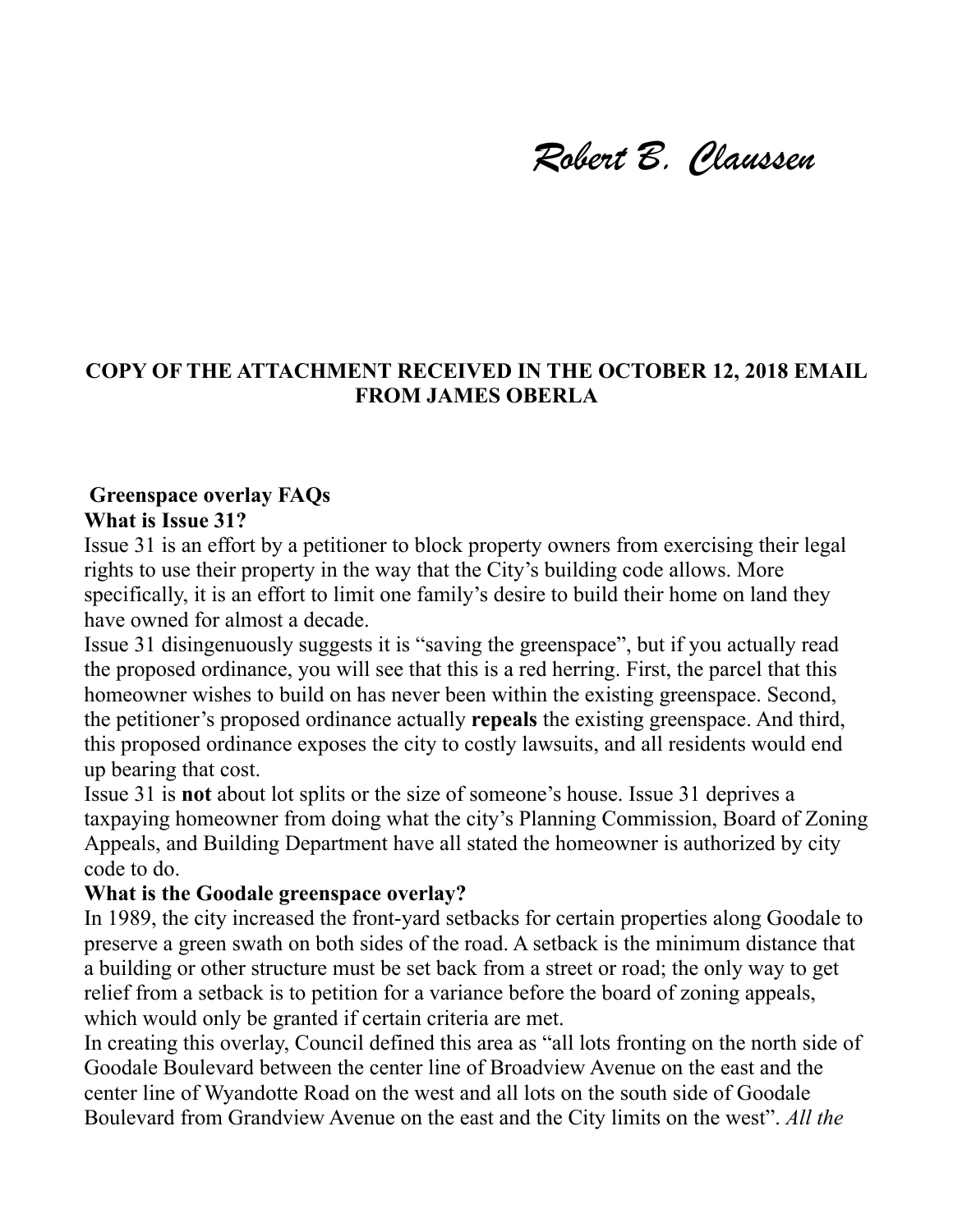*affected properties were privately owned*. Council increased the front-yard setback requirement to 100 feet, but anticipated that affected owners could request up to a 25-foot variance, meaning that someone could have built 75 feet from Goodale if the maximum variance had been requested and granted.

At that time, the overlay was supported by several, but not all, affected property owners. One owner sued the city because the overlay significantly restricted his buildable area. His suit claimed this new law deprived him of the right to use his land without due process of law (the right to be heard) or just compensation for the land. Short of a verdict against the city, Council agreed to pay the owner almost three times what he paid for the parcel. That land, which runs 132 feet north of Goodale, is the only publicly owned parcel on the north side of Goodale.

In 1996, Council amended the overlay ordinance to remove the suggested maximum variance. That ordinance remains in effect today (Codified Ordinance 1151.04). The property of the family on Elmwood hill that has been granted the right to build on their newly split lot has never been within the greenspace overlay. The plans approved by the Board of Zoning Appeals require them to build 147 feet from Goodale, 47 feet *beyond*  the greenspace requirement. They have not requested any variance from the requirement. **What's wrong with wanting to preserve greenspace?** 

The city will **not** lose green space if this measure fails. The Goodale greenspace overlay is not in jeopardy. At no time has the city discussed reducing or repealing the Goodale greenspace overlay. And no owner on Goodale has indicated to the city any desire to sell or to subdivide their land. In fact, these owners take pride in maintaining the natural beauty of the hillside. By contrast, the proposed ordinance would **repeal** the existing 100 foot front-yard setback, to replace it with a 200-foot no-build zone.

# *If passed, this initiative petition would restrict the use of private property without owner consent.* One-third of the owners in the overlay oppose the no-build zone being proposed for the land they have owned and paid taxes on for years.

Grandview isn't *that* place where neighbors "take" property from neighbors by circulating a petition. We have democratic processes that ensure the opportunity to be heard, and to have respectful dialog. We have public meetings where people who object to laws can come in and try to get them changed. The homeowners did not get a chance to be heard in opposition to this proposed ordinance. Nor has petitioner offered to purchase the land her proposed ordinance would deprive them of using.

# **Will we lose green space if this petition passes?**

Yes. Ironically, Issue 31 would **reduce** the current greenspace by removing all property south of Goodale and several lots between Broadview and Urlin. In addition, the petitioner proposes to carve out exceptions for 1050 Lincoln Road and for the Stonegate subdivision, reducing the 200-foot no-build zone for those properties to 55 feet and 150 feet, respectively; however, the petitioner is unwilling to allow the family on Elmwood hill to build 147 feet from Goodale.

# **What is a "taking", and why is this my problem?**

Depriving a property owner of the legal right to use his or her land in the way the